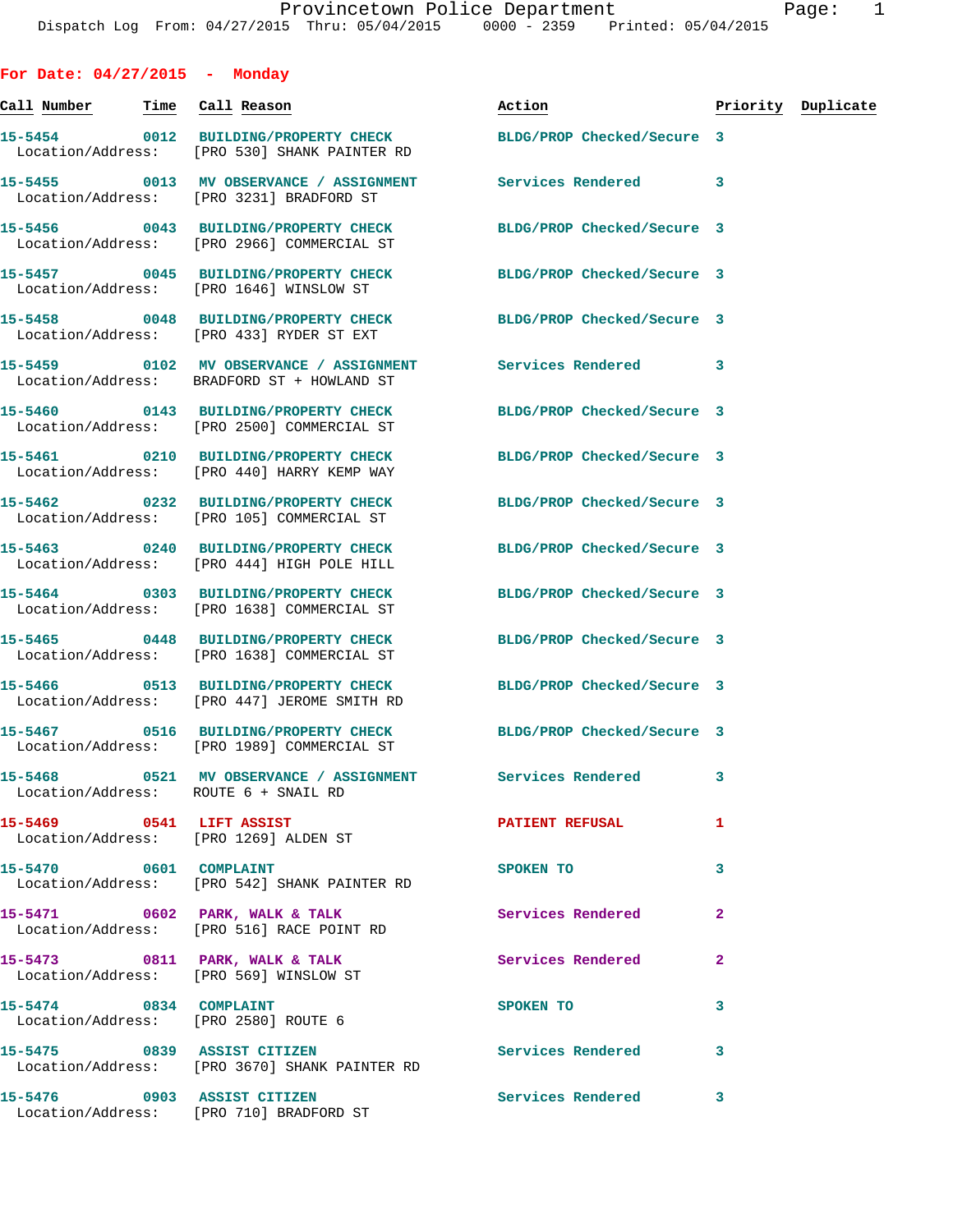|                                                              | Provincetown Police Department The Page: 2<br>Dispatch Log From: 04/27/2015 Thru: 05/04/2015   0000 - 2359   Printed: 05/04/2015 |                           |              |
|--------------------------------------------------------------|----------------------------------------------------------------------------------------------------------------------------------|---------------------------|--------------|
|                                                              | 15-5477 0919 MV OBSERVANCE / ASSIGNMENT Services Rendered 3<br>Location/Address: [PRO 3348] WEST VINE ST                         |                           |              |
| Location/Address: BRADFORD ST                                | 15-5478 0927 BUILDING/PROPERTY CHECK BLDG/PROP Checked/Secure 3                                                                  |                           |              |
|                                                              | 15-5479      0936   MV OBSERVANCE / ASSIGNMENT       Services Rendered      3<br>Location/Address:   [PRO 2521]ROUTE 6           |                           |              |
|                                                              | 15-5480 0948 PARK, WALK & TALK Services Rendered<br>Location/Address: [PRO 3222] ALDEN ST                                        |                           | $\mathbf{2}$ |
|                                                              | 15-5481 1026 MV STOP<br>Location/Address: [PRO 2601] MILLER HILL RD                                                              | Citation/Warning Issued 3 |              |
|                                                              | 15-5482 1041 MV STOP<br>Location/Address: POINT ST + COMMERCIAL ST                                                               | Citation/Warning Issued 3 |              |
| Location: ROUTE 6 I/B                                        | 15-5483 1049 MV OBSERVANCE / ASSIGNMENT Services Rendered 3                                                                      |                           |              |
| Location/Address: BRADFORD ST                                | 15-5484 1105 MV OBSERVANCE / ASSIGNMENT Services Rendered                                                                        |                           | 3            |
| 15-5485 1110 MV STOP<br>Location/Address: ROUTE 6            |                                                                                                                                  | <b>VERBAL WARNING 3</b>   |              |
|                                                              | 15-5486 1201 BUILDING/PROPERTY CHECK BLDG/PROP Checked/Secure 3<br>Location/Address: [PRO 447] JEROME SMITH RD                   |                           |              |
| 15-5487 1250 LOST PURSE                                      | Location/Address: [PRO 105] COMMERCIAL ST                                                                                        | Services Rendered 3       |              |
|                                                              | 15-5488 1316 BUILDING/PROPERTY CHECK BLDG/PROP Checked/Secure 3<br>Location/Address: [PRO 2898] JEROME SMITH RD                  |                           |              |
|                                                              | 15-5489 1318 PARK, WALK & TALK 1999 Services Rendered<br>Location/Address: [PRO 488] MAYFLOWER ST                                |                           | $\mathbf{2}$ |
| 15-5490 1345 HAZARDS<br>Location/Address: ROUTE 6 + SNAIL RD |                                                                                                                                  | Services Rendered         | $\mathbf{2}$ |
|                                                              | 15-5491 1353 MEDICAL EMERGENCY<br>Location/Address: [PRO 2144] CONWELL ST                                                        | Services Rendered 1       |              |
|                                                              | 15-5492 1404 PARK, WALK & TALK BLDG/PROP Checked/Secure 2<br>Location/Address: [PRO 105] COMMERCIAL ST                           |                           |              |
|                                                              | 15-5493 1429 PARKING COMPLAINT / GENERAL Vehicle Towed<br>Location/Address: CARVER ST + BRADFORD ST                              |                           | 3            |
|                                                              | 15-5494 1448 WIRES DOWN<br>Location/Address: SHANK PAINTER RD + BRADFORD ST                                                      | Taken/Referred to Other   | 2            |
| Location/Address: ROUTE 6                                    | 15-5495 1500 MV OBSERVANCE / ASSIGNMENT No Action Required                                                                       |                           | 3            |
| Location/Address: CONWELL ST                                 | 15-5496 1602 MV OBSERVANCE / ASSIGNMENT Services Rendered                                                                        |                           | 3            |
|                                                              | 15-5497 1608 VERBAL HEADLIGHTS NERBAL WERBAL WARNING<br>Location/Address: [PRO 539] SHANK PAINTER RD                             |                           | 3            |
|                                                              | 15-5498 1615 MV STOP/NO ACTION<br>Location/Address: [PRO 2647] SHANK PAINTER RD                                                  | No Action Required        | 3            |
|                                                              | 15-5499 1617 DOG BITE/TRANSPORT<br>Location/Address: [PRO 440] HARRY KEMP WAY                                                    | Transported to Hospital 1 |              |
|                                                              | 15-5500 1619 BUILDING/PROPERTY CHECK BLDG/PROP Checked/Secure 3<br>Location/Address: [PRO 2898] JEROME SMITH RD                  |                           |              |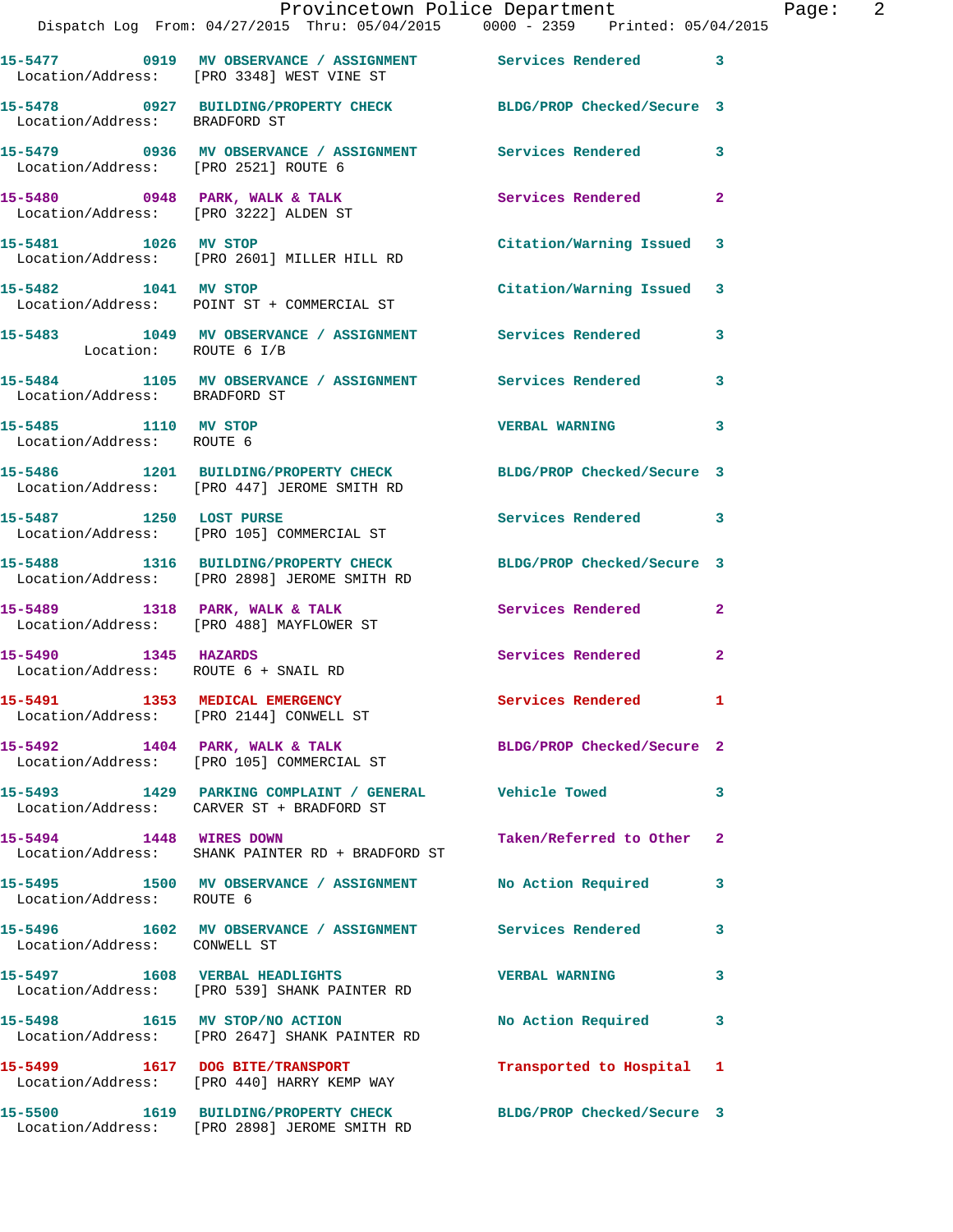| 15-5502 1709 HAZARDS             | Location/Address: [PRO 230] COMMERCIAL ST                                                               | Could Not Locate           | $\overline{2}$          |    |
|----------------------------------|---------------------------------------------------------------------------------------------------------|----------------------------|-------------------------|----|
|                                  | 15-5503 1819 BUILDING/PROPERTY CHECK BLDG/PROP Checked/Secure 3<br>Location/Address: [PRO 571] ALDEN ST |                            |                         |    |
| Location/Address: ROUTE 6        | 15-5504 1901 MV OBSERVANCE / ASSIGNMENT                                                                 | No Action Required         | 3                       |    |
|                                  | 15-5505 1953 MV DISABLED<br>Location/Address: [PRO 2490] PROVINCELANDS RD                               | Unfounded                  | $\overline{\mathbf{2}}$ |    |
|                                  | 15-5506 1953 BUILDING/PROPERTY CHECK<br>Location/Address: [PRO 175] COMMERCIAL ST                       | BLDG/PROP Checked/Secure 3 |                         |    |
|                                  | 15-5507 2006 MV OBSERVANCE / ASSIGNMENT<br>Location/Address: SHANK PAINTER RD + ROUTE 6                 | Services Rendered          | 3                       |    |
|                                  | 15-5508 2016 VERBAL DEFECTIVE/NO LICENSE  VERBAL WARNING<br>Location/Address: [PRO 2519] ROUTE 6        |                            | 3                       |    |
|                                  | 15-5509 2050 BUILDING/PROPERTY CHECK<br>Location/Address: [PRO 2543] MACMILLAN WHARF                    | BLDG/PROP Checked/Secure 3 |                         |    |
|                                  | 15-5510 2055 BUILDING/PROPERTY CHECK<br>Location/Address: [PRO 1638] COMMERCIAL ST                      | BLDG/PROP Checked/Secure 3 |                         |    |
|                                  | 15-5511 2102 ELEVATOR ALARM<br>Location/Address: [PRO 105] COMMERCIAL ST                                | <b>Services Rendered</b>   | 1                       |    |
|                                  | 15-5512 2124 MV OBSERVANCE / ASSIGNMENT<br>Location/Address: [PRO 43] BRADFORD ST                       | No Action Required         | 3                       |    |
|                                  | 15-5513 2216 BUILDING/PROPERTY CHECK BLDG/PROP Checked/Secure 3<br>Location/Address: [PRO 3287] ROUTE 6 |                            |                         |    |
|                                  | 15-5514 2250 COMPLAINT<br>Location/Address: [PRO 1354] COMMERCIAL ST                                    | SPOKEN TO                  | 3                       |    |
| 15-5515 2316 LOBBY TRAFFIC       | Location/Address: [PRO 542] SHANK PAINTER RD                                                            | <b>Services Rendered</b>   | 3                       | 27 |
| 15-5516 2339 MV STOP             | Location/Address: [PRO 754] BRADFORD ST                                                                 | <b>VERBAL WARNING</b>      | 3                       |    |
| For Date: $04/28/2015$ - Tuesday |                                                                                                         |                            |                         |    |
|                                  | 15-5518 0004 BUILDING/PROPERTY CHECK<br>Location/Address: [PRO 2483] COMMERCIAL ST                      | Services Rendered 3        |                         |    |
|                                  | 15-5519 0013 BUILDING/PROPERTY CHECK<br>Location/Address: [PRO 530] SHANK PAINTER RD                    | BLDG/PROP Checked/Secure 3 |                         |    |
|                                  | 15-5520 0018 MV OBSERVANCE / ASSIGNMENT<br>Location/Address: [PRO 2489] BRADFORD ST                     | Services Rendered          | 3                       |    |
|                                  | 15-5522 0041 BUILDING/PROPERTY CHECK<br>Location/Address: [PRO 3430] COMMERCIAL ST                      | <b>Services Rendered</b>   | 3                       |    |
|                                  | 15-5521 0043 MV OBSERVANCE / ASSIGNMENT<br>Location/Address: HOWLAND ST + BRADFORD ST                   | <b>Services Rendered</b>   | 3                       |    |
|                                  | 15-5524 0131 BUILDING/PROPERTY CHECK<br>Location/Address: [PRO 433] RYDER ST EXT                        | <b>Services Rendered</b>   | 3                       |    |
|                                  | 15-5525 0207 BUILDING/PROPERTY CHECK<br>Location/Address: [PRO 521] ROUTE 6                             | Services Rendered          | 3                       |    |
|                                  | 15-5526 0250 BUILDING/PROPERTY CHECK                                                                    | BLDG/PROP Checked/Secure 3 |                         |    |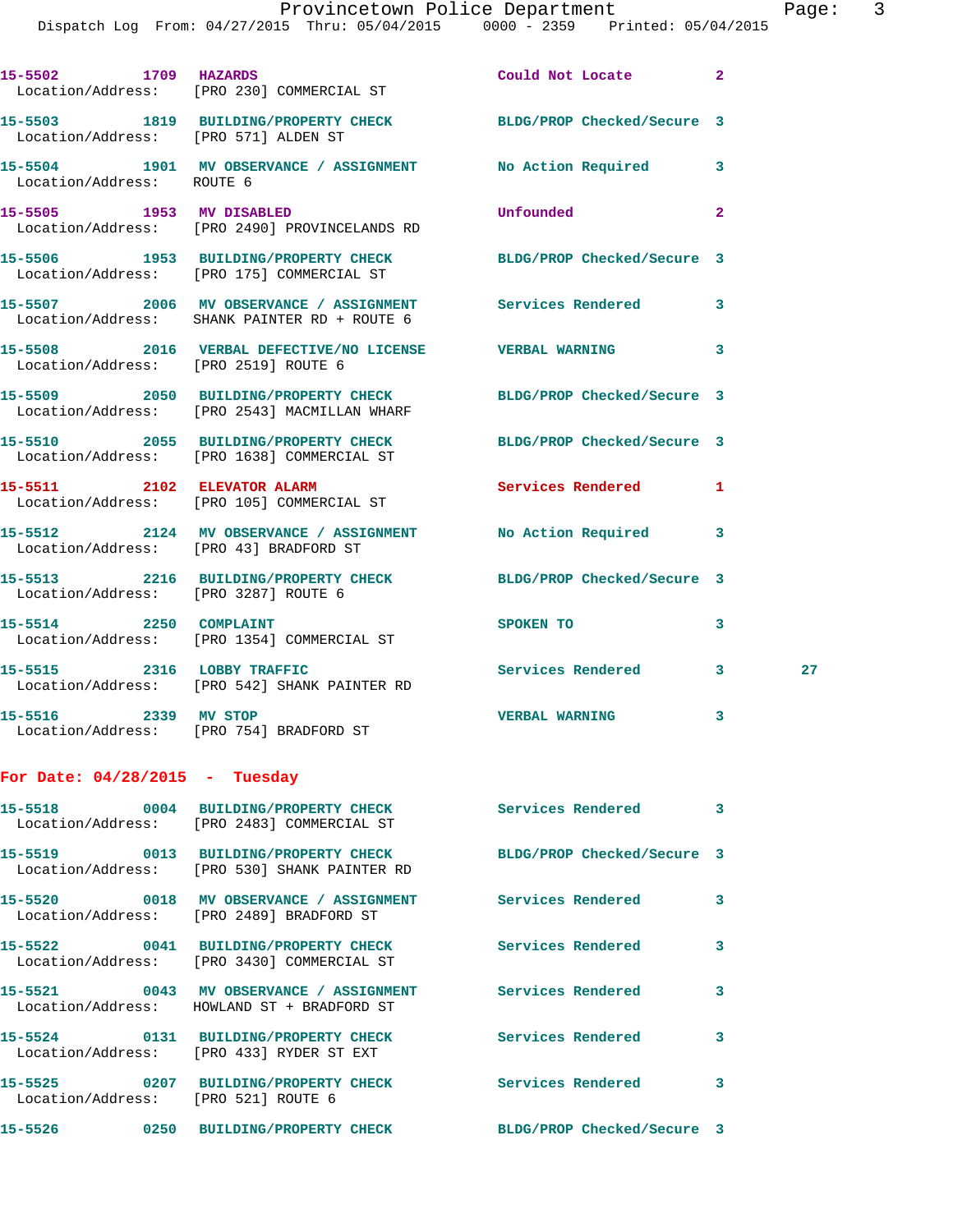|                                        | Provincetown Police Department The Rage: 4<br>Dispatch Log From: 04/27/2015 Thru: 05/04/2015 0000 - 2359 Printed: 05/04/2015 |                           |              |
|----------------------------------------|------------------------------------------------------------------------------------------------------------------------------|---------------------------|--------------|
| Location/Address: [PRO 94] BRADFORD ST |                                                                                                                              |                           |              |
|                                        | 15-5527 0509 BUILDING/PROPERTY CHECK BLDG/PROP Checked/Secure 3<br>Location/Address: [PRO 512] PRINCE ST                     |                           |              |
|                                        | 15-5528 0510 BUILDING/PROPERTY CHECK Services Rendered 3<br>Location/Address: [PRO 2206] COMMERCIAL ST                       |                           |              |
|                                        | 15-5529 0545 MV DISABLED<br>Location/Address: [PRO 68] PROVINCELANDS RD                                                      | Vehicle Towed 2           |              |
|                                        | 15-5531 0653 MEDICAL EMERGENCY<br>Location/Address: [PRO 1011] NELSON AVE                                                    | Transported to Hospital 1 |              |
|                                        | 15-5533 0727 BUILDING/PROPERTY CHECK BLDG/PROP Checked/Secure 3<br>Location/Address: [PRO 3292] COMMERCIAL ST                |                           |              |
|                                        | 15-5534 0739 BUILDING/PROPERTY CHECK BLDG/PROP Checked/Secure 3<br>Location/Address: [PRO 3287] ROUTE 6                      |                           |              |
| Location/Address: [PRO 2521] ROUTE 6   | 15-5535 0753 MV OBSERVANCE / ASSIGNMENT Services Rendered 3                                                                  |                           |              |
| 15-5536 0803 MV STOP                   | Location/Address: ROUTE 6 + SNAIL RD                                                                                         | <b>VERBAL WARNING 3</b>   |              |
| Location/Address: [PRO 569] WINSLOW ST | 15-5538 0808 PARK, WALK & TALK 1988 Services Rendered                                                                        |                           | $\mathbf{2}$ |
|                                        | 15-5537 0810 ANIMAL CALL<br>Location/Address: [PRO 2474] BRADFORD ST                                                         | Services Rendered         | $\mathbf{2}$ |
| Location/Address: BRADFORD ST          | 15-5539 0856 MV OBSERVANCE / ASSIGNMENT Services Rendered                                                                    |                           | 3            |
|                                        | 15-5540 0857 ALARM - GENERAL CONTRACTED False Alarm<br>Location/Address: [PRO 1186] COMMERCIAL ST                            |                           | 1            |
|                                        | 15-5541 0859 COMPLAINT/GAS GRILL Services Rendered 3<br>Location/Address: [PRO 1587] PEARL ST                                |                           |              |
| 15-5542 0909 MV STOP                   | Location/Address: BRADFORD ST + COMMERCIAL ST                                                                                | <b>VERBAL WARNING</b>     |              |
| Location/Address: BRADFORD ST          | 15-5543 0914 MV OBSERVANCE / ASSIGNMENT Services Rendered 3                                                                  |                           |              |
|                                        | 15-5546 0914 PARK, WALK & TALK<br>Location/Address: [PRO 105] COMMERCIAL ST                                                  | Services Rendered         | $\mathbf{2}$ |
|                                        | 15-5544 0916 FOLLOW UP<br>Location/Address: [PRO 542] SHANK PAINTER RD                                                       | SPOKEN TO                 | $\mathbf{2}$ |
| 15-5545 0918 MV STOP                   | Location/Address: HANCOCK ST + BRADFORD ST                                                                                   | VERBAL WARNING 3          |              |
| Location/Address: [PRO 571] ALDEN ST   | 15-5547 0931 BUILDING/PROPERTY CHECK BLDG/PROP Checked/Secure 3                                                              |                           |              |
| 15-5548 0933 MV STOP                   | Location/Address: [PRO 1886] BRADFORD ST                                                                                     | VERBAL WARNING 3          |              |
|                                        | 15-5549 0940 BUILDING COMMITTEE Services Rendered 3<br>Location/Address: [PRO 542] SHANK PAINTER RD                          |                           |              |
|                                        | 15-5550 0959 BUILDING/PROPERTY CHECK BLDG/PROP Checked/Secure 3<br>Location/Address: [PRO 2500] COMMERCIAL ST                |                           |              |
|                                        |                                                                                                                              |                           |              |

Location/Address: [PRO 285] COMMERCIAL ST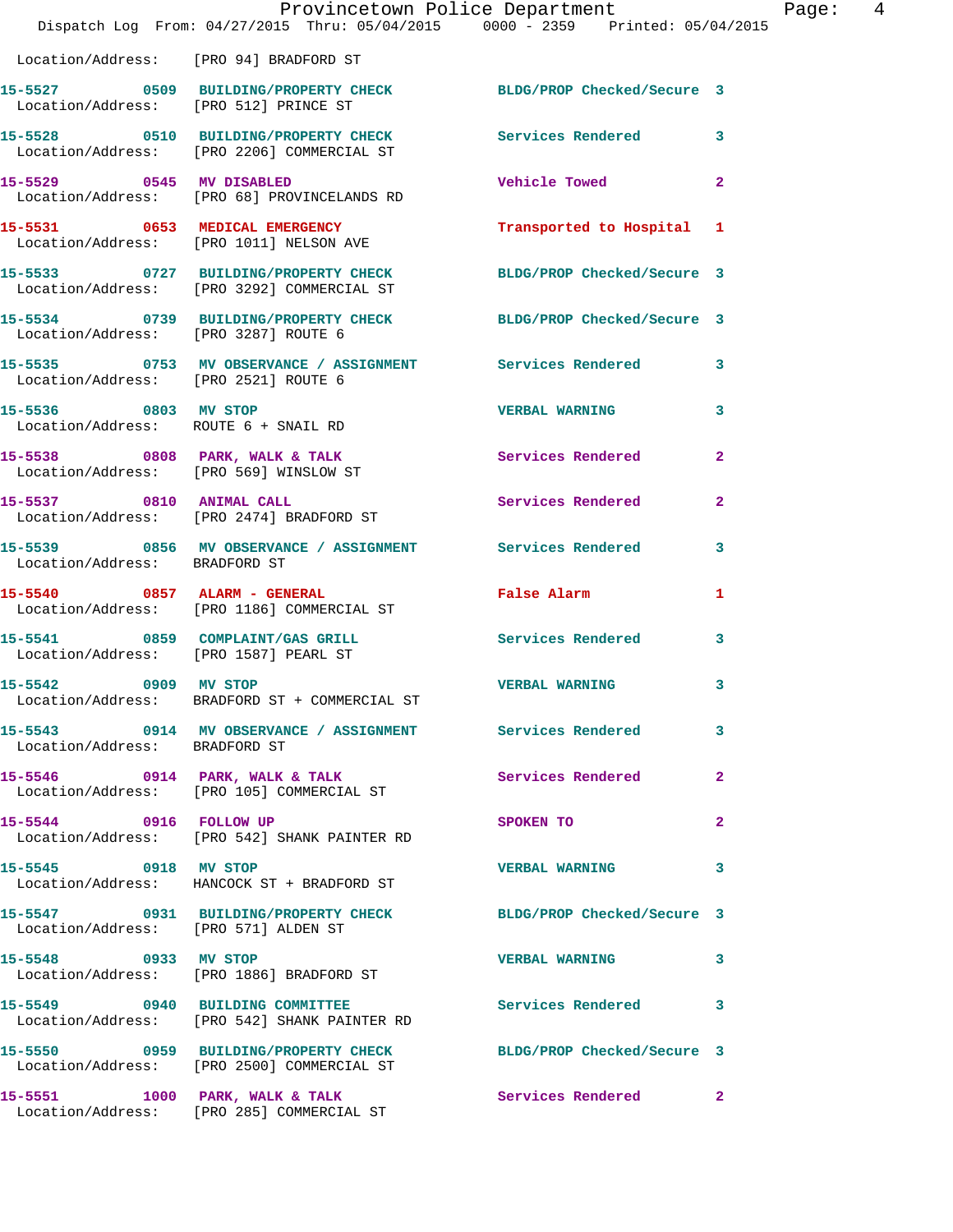| 15-5552 1032 MV STOP                                             | Location/Address: BRADFORD ST + WINTHROP ST                                                                | <b>VERBAL WARNING</b>      | 3              |
|------------------------------------------------------------------|------------------------------------------------------------------------------------------------------------|----------------------------|----------------|
|                                                                  | 15-5553 1110 BUILDING/PROPERTY CHECK<br>Location/Address: [PRO 2206] COMMERCIAL ST                         | BLDG/PROP Checked/Secure 3 |                |
|                                                                  | 15-5555 1117 PARK, WALK & TALK<br>Location/Address: [PRO 537] SHANK PAINTER RD                             | Services Rendered          | $\mathbf{2}$   |
| Location/Address: [PRO 94] BRADFORD ST                           | 15-5554 1118 MV OBSERVANCE / ASSIGNMENT                                                                    | <b>Services Rendered</b>   | 3              |
| 15-5556 1138 MV STOP                                             | Location/Address: [PRO 2615] COMMERCIAL ST                                                                 | <b>VERBAL WARNING</b>      | 3              |
|                                                                  | 15-5557 1229 ASSIST CITIZEN/FINGERPRINTS Services Rendered<br>Location/Address: [PRO 542] SHANK PAINTER RD |                            | $\mathbf{3}$   |
| 15-5558 1234 LOOSE DOG<br>Location/Address: [PRO 60] BRADFORD ST |                                                                                                            | Services Rendered          | $\mathbf{2}$   |
|                                                                  | 15-5559 1249 BUILDING/PROPERTY CHECK<br>Location/Address: [PRO 2494] BRADFORD ST                           | BLDG/PROP Checked/Secure 3 |                |
| Location/Address: SNAIL RD                                       | 15-5560 1253 MV OBSERVANCE / ASSIGNMENT Services Rendered                                                  |                            | 3              |
| 15-5561 1301 MEDICAL EMERGENCY                                   | Location/Address: [PRO 327] COMMERCIAL ST                                                                  | <b>PATIENT REFUSAL</b>     | 1              |
|                                                                  | 15-5562 1307 ASSIST CITIZEN<br>Location/Address: [PRO 542] SHANK PAINTER RD                                | SPOKEN TO                  | 3              |
| 15-5563 1317 MV STOP                                             | Location/Address: RYDER ST + COMMERCIAL ST                                                                 | No Action Required         | 3              |
| 15-5564 1356 HARASSMENT                                          | Location/Address: [PRO 1827] COMMERCIAL ST                                                                 | Services Rendered          | $\overline{2}$ |
| Location/Address: [PRO 2078] BERRY LN                            | 15-5565 1618 ASSIST AGENCY / MUTUAL AID Services Rendered                                                  |                            | 3              |
| 15-5566 1730 SERVICE CALL                                        | Location/Address: [PRO 3670] SHANK PAINTER RD                                                              | Could Not Locate 3         |                |
|                                                                  | 15-5567 1816 UNCONSCIOUS/TRANSPORT<br>Location/Address: [PRO 2227] BRADFORD ST                             | Transported to Hospital 1  |                |
| Location/Address: [PRO 3222] ALDEN ST                            | 15-5569 1908 LETHARGIC/TRANSPORT                                                                           | Transported to Hospital 1  |                |
|                                                                  | 15-5571 1941 BUILDING/PROPERTY CHECK<br>Location/Address: [PRO 2898] JEROME SMITH RD                       | BLDG/PROP Checked/Secure 3 |                |
|                                                                  | 15-5572 2046 BUILDING/PROPERTY CHECK<br>Location/Address: [PRO 2206] COMMERCIAL ST                         | BLDG/PROP Checked/Secure 3 |                |
| 15-5573 2100 FALL/ASSIST                                         | Location/Address: [PRO 1542] COMMERCIAL ST                                                                 | Services Rendered 1        |                |
|                                                                  | 15-5574 2153 BUILDING/PROPERTY CHECK<br>Location/Address: [PRO 182] COMMERCIAL ST                          | BLDG/PROP Checked/Secure 3 |                |
|                                                                  | 15-5575 2312 BUILDING/PROPERTY CHECK<br>Location/Address: [PRO 530] SHANK PAINTER RD                       | BLDG/PROP Checked/Secure 3 |                |
|                                                                  | 15-5576 2318 BUILDING/PROPERTY CHECK<br>Location/Address: [PRO 3430] COMMERCIAL ST                         | Services Rendered 3        |                |
|                                                                  | 15-5577 2339 BUILDING/PROPERTY CHECK<br>Location/Address: [PRO 440] HARRY KEMP WAY                         | BLDG/PROP Checked/Secure 3 |                |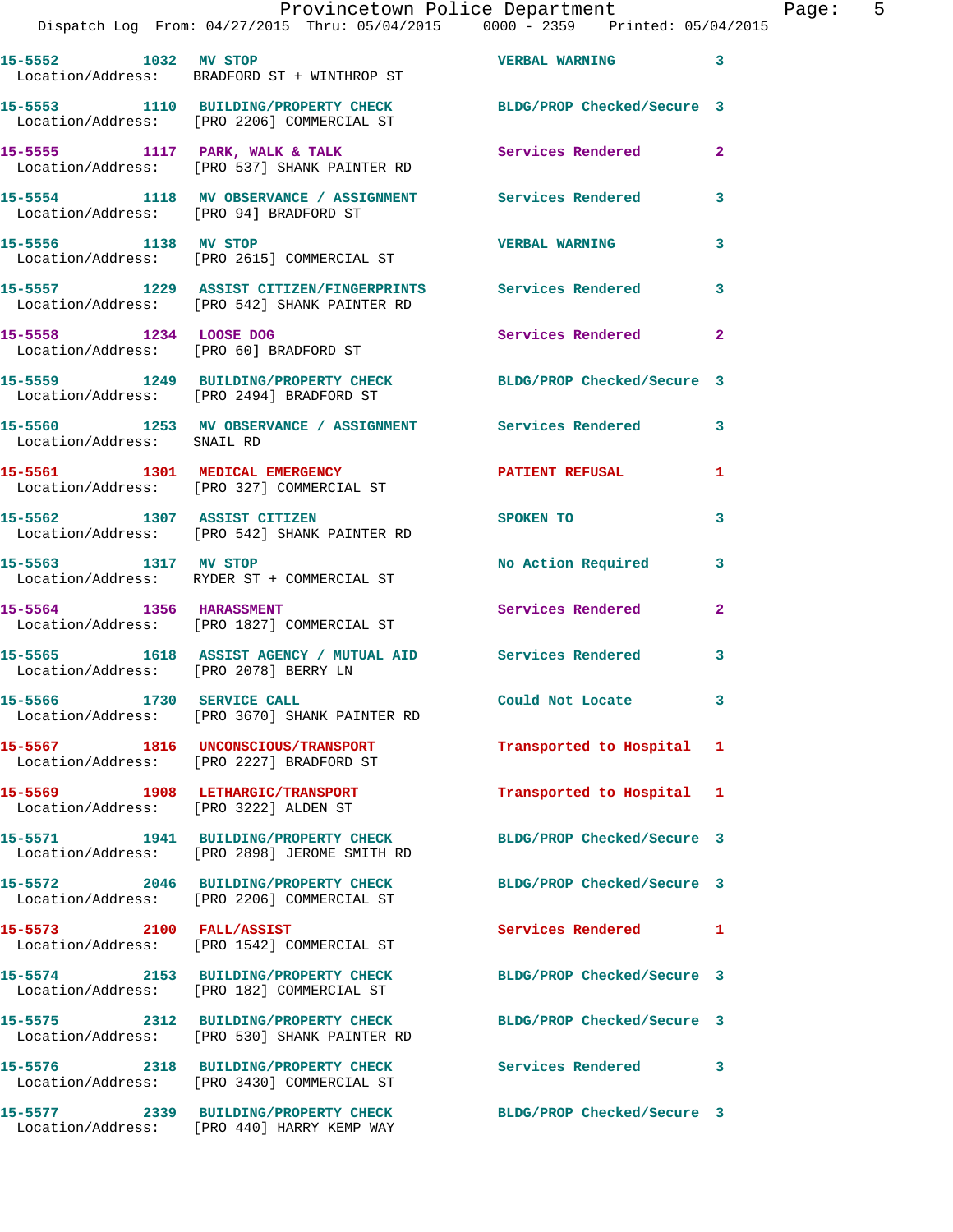| 15-5578           | 2359 MV OBSERVANCE / ASSIGNMENT | Services Rendered |  |
|-------------------|---------------------------------|-------------------|--|
| Location/Address: | [PRO 2494] BRADFORD ST          |                   |  |

## **For Date: 04/29/2015 - Wednesday**

|                                      | 15-5579 0001 LOBBY TRAFFIC<br>Location/Address: [PRO 542] SHANK PAINTER RD                                    | Services Rendered 2        |              | 20 |
|--------------------------------------|---------------------------------------------------------------------------------------------------------------|----------------------------|--------------|----|
|                                      | 15-5580 0015 BUILDING/PROPERTY CHECK<br>Location/Address: [PRO 519] RACE POINT RD                             | BLDG/PROP Checked/Secure 3 |              |    |
| 15-5581 0022 MV STOP                 | Location/Address: BRADFORD ST + HANCOCK ST                                                                    | VERBAL WARNING 3           |              |    |
|                                      | 15-5582 0040 BUILDING/PROPERTY CHECK<br>Location/Address: [PRO 2966] COMMERCIAL ST                            | BLDG/PROP Checked/Secure 3 |              |    |
|                                      | 15-5583 0044 BUILDING/PROPERTY CHECK<br>Location/Address: [PRO 2898] JEROME SMITH RD                          | Services Rendered          | 3            |    |
|                                      | 15-5584 0057 MV OBSERVANCE / ASSIGNMENT Services Rendered 3<br>Location/Address: [PRO 3231] BRADFORD ST       |                            |              |    |
|                                      | 15-5585 0128 BUILDING/PROPERTY CHECK Services Rendered<br>Location/Address: [PRO 2490] PROVINCELANDS RD       |                            | 3            |    |
|                                      | 15-5586 0234 BUILDING/PROPERTY CHECK Services Rendered<br>Location/Address: [PRO 3259] MACMILLAN WHARF        |                            | 3            |    |
|                                      | 15-5587 0453 BUILDING/PROPERTY CHECK Services Rendered<br>Location/Address: [PRO 2977] COMMERCIAL ST          |                            | 3            |    |
|                                      | 15-5588 0503 PARK, WALK & TALK 1988 Services Rendered 2<br>Location/Address: [PRO 539] SHANK PAINTER RD       |                            |              |    |
|                                      | 15-5589 0543 BUILDING/PROPERTY CHECK<br>Location/Address: [PRO 1646] WINSLOW ST                               | BLDG/PROP Checked/Secure 3 |              |    |
|                                      | 15-5590 0603 BUILDING/PROPERTY CHECK BLDG/PROP Checked/Secure 3<br>Location/Address: [PRO 1638] COMMERCIAL ST |                            |              |    |
|                                      | 15-5591 0613 BUILDING/PROPERTY CHECK<br>Location/Address: [PRO 564] BAYBERRY AVE                              | Services Rendered          | 3            |    |
|                                      | 15-5592 0702 PARKED VAN COMPLAINT<br>Location/Address: [PRO 539] SHANK PAINTER RD                             | Services Rendered          | $\mathbf{2}$ |    |
|                                      | 15-5593 0703 BUILDING/PROPERTY CHECK<br>Location/Address: [PRO 2483] COMMERCIAL ST                            | Services Rendered 3        |              |    |
| Location/Address: [PRO 2513] ROUTE 6 | 15-5594 0725 VERBAL SPEED NAME WERBAL WARNING                                                                 |                            | 3            |    |
|                                      | 15-5595 0805 BUILDING/PROPERTY CHECK Services Rendered<br>Location/Address: [PRO 3430] COMMERCIAL ST          |                            | 3            |    |
| 15-5596 0813 AT SCHOOL               | Location/Address: [PRO 569] WINSLOW ST                                                                        | Services Rendered          | 3            |    |
|                                      | 15-5597 0818 ANIMAL CALL/FOLLOW-UP<br>Location/Address: [PRO 379] COMMERCIAL ST                               | <b>VERBAL WARNING</b>      | 2            |    |
| 15-5598 0826 SERVICE CALL            | Location/Address: [PRO 3670] SHANK PAINTER RD                                                                 | Could Not Locate           | 3            |    |
| 15-5599 0828 COURT RUN               | Location/Address: [PRO 542] SHANK PAINTER RD                                                                  | Services Rendered          | 3            |    |
|                                      |                                                                                                               |                            |              |    |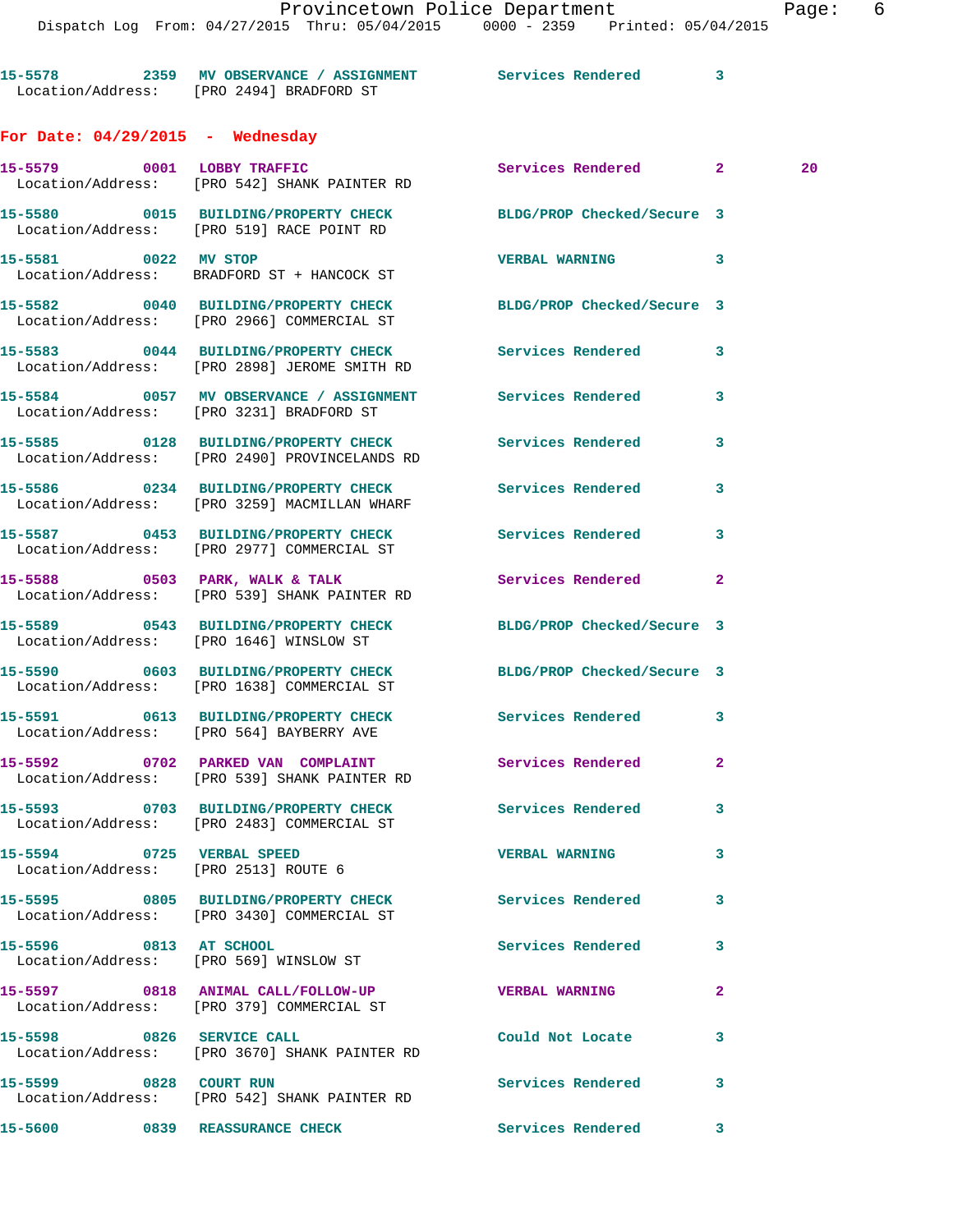|                                       | Provincetown Police Department<br>Dispatch Log From: 04/27/2015 Thru: 05/04/2015 0000 - 2359 Printed: 05/04/2015 |                                                                                                                                                                                                                                | Page:        | - 7 |
|---------------------------------------|------------------------------------------------------------------------------------------------------------------|--------------------------------------------------------------------------------------------------------------------------------------------------------------------------------------------------------------------------------|--------------|-----|
|                                       | Location/Address: [PRO 710] BRADFORD ST                                                                          |                                                                                                                                                                                                                                |              |     |
|                                       | 15-5601 0846 NOSE BLEED/RESCUE CONTROLLER Services Rendered 1<br>Location/Address: [PRO 710] BRADFORD ST         |                                                                                                                                                                                                                                |              |     |
| Location/Address: [PRO 3287] ROUTE 6  | 15-5602 0900 BUILDING/PROPERTY CHECK BLDG/PROP Checked/Secure 3                                                  |                                                                                                                                                                                                                                |              |     |
|                                       | 15-5603 0927 BUILDING/PROPERTY CHECK Services Rendered 3<br>Location/Address: [PRO 3259] MACMILLAN WHARF         |                                                                                                                                                                                                                                |              |     |
|                                       | 15-5605 1003 HARASSMENT VIOLATION<br>Location/Address: [PRO 542] SHANK PAINTER RD                                | No Action Required 2                                                                                                                                                                                                           |              |     |
|                                       | 15-5606 1108 HARASSMENT ORDER EXT<br>Location/Address: [PRO 542] SHANK PAINTER RD                                | Services Rendered 2                                                                                                                                                                                                            |              |     |
|                                       | 15-5607 1126 BUILDING/PROPERTY CHECK BLDG/PROP Checked/Secure 3<br>Location/Address: [PRO 571] ALDEN ST          |                                                                                                                                                                                                                                |              |     |
|                                       | 15-5608 1127 ASSIST CITIZEN<br>Location/Address: [PRO 542] SHANK PAINTER RD                                      | SPOKEN TO                                                                                                                                                                                                                      | $\mathbf{3}$ |     |
|                                       | 15-5609 1143 PARK, WALK & TALK<br>Location/Address: [PRO 105] COMMERCIAL ST                                      | Services Rendered 2                                                                                                                                                                                                            |              |     |
|                                       | 15-5610 1222 RESIDENTIAL BURGLAR<br>Location/Address: [PRO 2199] BAYBERRY AVE                                    | Services Rendered 1                                                                                                                                                                                                            |              |     |
| Location/Address: [PRO 3721] ALDEN ST | 15-5611 1309 ASSIST AGENCY / MUTUAL AID Services Rendered 3                                                      |                                                                                                                                                                                                                                |              |     |
|                                       | 15-5612 1319 TRAFFIC CONTROL<br>Location/Address: [PRO 2478] BRADFORD ST                                         | Services Rendered 3                                                                                                                                                                                                            |              |     |
|                                       | 15-5613 1334 ASSIST AGENCY / MUTUAL AID Services Rendered<br>Location/Address: [PRO 3259] MACMILLAN WHARF        |                                                                                                                                                                                                                                | $\mathbf{3}$ |     |
|                                       | 15-5614 1415 PARK, WALK & TALK 6 Services Rendered 2<br>Location/Address: [PRO 526] RYDER ST EXT                 |                                                                                                                                                                                                                                |              |     |
| 15-5616                               | 1531 CHILD WITH FEVER<br>Location/Address: [PRO 1892] SHANK PAINTER RD                                           | Transported to Hospital 1                                                                                                                                                                                                      |              |     |
|                                       | 15-5618 1538 PARK, WALK & TALK<br>Location/Address: [PRO 105] COMMERCIAL ST                                      | Services Rendered                                                                                                                                                                                                              | $\mathbf{2}$ |     |
| 15-5619 1554 GENERAL INFO             |                                                                                                                  | Services Rendered 3                                                                                                                                                                                                            |              |     |
| Location/Address: [PRO 2539] RYDER ST | 15-5620 1621 BUILDING/PROPERTY CHECK BLDG/PROP Checked/Secure 3                                                  |                                                                                                                                                                                                                                |              |     |
| 15-5621 1739 HARASSMENT               | Location/Address: [PRO 542] SHANK PAINTER RD                                                                     | FOLLOW UP THE TRANSPORTED TO A THE TRANSPORTED TO A THE TRANSPORTED TO A THE TRANSPORTED TO A THE TRANSPORTED TO A THE TRANSPORTED TO A THE TRANSPORTED TO A THE TRANSPORTED TO A THE TRANSPORTED TO A THE TRANSPORTED TO A TH | $\mathbf{2}$ |     |
|                                       | 15-5622 1835 BUILDING/PROPERTY CHECK BLDG/PROP Checked/Secure 3<br>Location/Address: [PRO 526] RYDER ST EXT      |                                                                                                                                                                                                                                |              |     |
|                                       | 15-5623 1846 MEDICAL EMERGENCY<br>Location/Address: [PRO 112] COMMERCIAL ST                                      | Services Rendered 1                                                                                                                                                                                                            |              |     |
|                                       | 15-5624 1936 BUILDING/PROPERTY CHECK<br>Location/Address: [PRO 2898] JEROME SMITH RD                             | BLDG/PROP Checked/Secure 3                                                                                                                                                                                                     |              |     |
|                                       | 15-5625 2003 BUILDING/PROPERTY CHECK<br>Location/Address: [PRO 3259] MACMILLAN WHARF                             | Services Rendered 3                                                                                                                                                                                                            |              |     |
|                                       | 15-5626 2050 BUILDING/PROPERTY CHECK BLDG/PROP Checked/Secure 3<br>Location/Address: [PRO 2206] COMMERCIAL ST    |                                                                                                                                                                                                                                |              |     |
| 15-5627 2200 COMPLAINT                |                                                                                                                  | SPOKEN TO                                                                                                                                                                                                                      | 3            |     |
|                                       |                                                                                                                  |                                                                                                                                                                                                                                |              |     |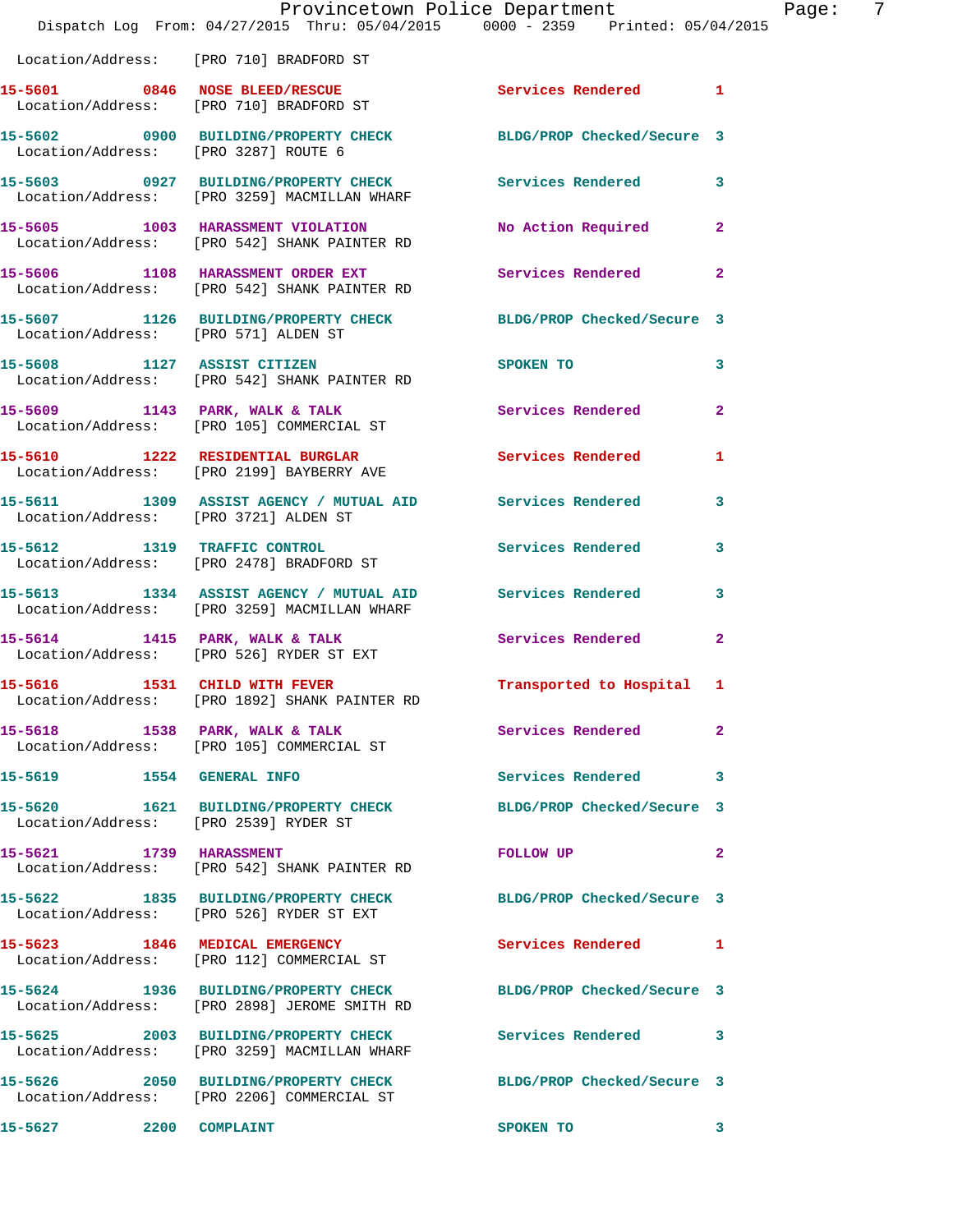|                                       | Dispatch Log From: 04/27/2015 Thru: 05/04/2015 0000 - 2359 Printed: 05/04/2015                                   | Provincetown Police Department | Page: 8      |
|---------------------------------------|------------------------------------------------------------------------------------------------------------------|--------------------------------|--------------|
|                                       | Location/Address: [PRO 542] SHANK PAINTER RD                                                                     |                                |              |
|                                       | 15-5628 2211 BUILDING/PROPERTY CHECK BLDG/PROP Checked/Secure 3<br>Location/Address: [PRO 519] RACE POINT RD     |                                |              |
|                                       | 15-5629 2218 MEDICAL EVAL<br>Location/Address: [PRO 1892] SHANK PAINTER RD                                       | <b>PATIENT REFUSAL</b>         | $\mathbf{1}$ |
| 15-5630 2249 ASSIST CITIZEN           | Location/Address: [PRO 542] SHANK PAINTER RD                                                                     | SPOKEN TO 3                    |              |
|                                       | 15-5632 2350 BUILDING/PROPERTY CHECK BLDG/PROP Checked/Secure 3<br>Location/Address: [PRO 175] COMMERCIAL ST     |                                |              |
|                                       | 15-5631 2351 BUILDING/PROPERTY CHECK BLDG/PROP Checked/Secure 3<br>Location/Address: [PRO 1778] SHANK PAINTER RD |                                |              |
|                                       | 15-5633 2359 MV OBSERVANCE / ASSIGNMENT Services Rendered 3<br>Location/Address: [PRO 2489] BRADFORD ST          |                                |              |
| For Date: $04/30/2015$ - Thursday     |                                                                                                                  |                                |              |
|                                       | 15-5634 0013 BUILDING/PROPERTY CHECK BLDG/PROP Checked/Secure 3<br>Location/Address: [PRO 3430] COMMERCIAL ST    |                                |              |
|                                       | 15-5635 0015 LOBBY TRAFFIC<br>Location/Address: [PRO 542] SHANK PAINTER RD                                       | Services Rendered 2            | 25           |
|                                       | 15-5637 0036 BUILDING/PROPERTY CHECK Services Rendered 3<br>Location/Address: [PRO 2977] COMMERCIAL ST           |                                |              |
|                                       | 15-5636 0040 BUILDING/PROPERTY CHECK<br>Location/Address: [PRO 440] HARRY KEMP WAY                               | BLDG/PROP Checked/Secure 3     |              |
|                                       | 15-5638 0052 MV OBSERVANCE / ASSIGNMENT Services Rendered 3<br>Location/Address: [PRO 3430] COMMERCIAL ST        |                                |              |
| Location/Address: [PRO 512] PRINCE ST | 15-5639 0111 BUILDING/PROPERTY CHECK BLDG/PROP Checked/Secure 3                                                  |                                |              |
| 15-5641                               | 0115 BUILDING/PROPERTY CHECK Services Rendered 3<br>Location/Address: [PRO 2483] COMMERCIAL ST                   |                                |              |
|                                       | 15-5640 0119 MV OBSERVANCE / ASSIGNMENT Services Rendered 3<br>Location/Address: BRADFORD ST + HOWLAND ST        |                                |              |
|                                       | 15-5642 0147 BUILDING/PROPERTY CHECK<br>Location/Address: [PRO 3259] MACMILLAN WHARF                             | BLDG/PROP Checked/Secure 3     |              |
|                                       | 15-5643 0147 BUILDING/PROPERTY CHECK Services Rendered 3<br>Location/Address: [PRO 2490] PROVINCELANDS RD        |                                |              |
|                                       | 15-5644 0210 BUILDING/PROPERTY CHECK<br>Location/Address: [PRO 526] RYDER ST EXT                                 | BLDG/PROP Checked/Secure 3     |              |
|                                       | 15-5645 0255 BUILDING/PROPERTY CHECK BLDG/PROP Checked/Secure 3<br>Location/Address: [PRO 447] JEROME SMITH RD   |                                |              |
|                                       | 15-5646 0446 BUILDING/PROPERTY CHECK BLDG/PROP Checked/Secure 3<br>Location/Address: [PRO 1638] COMMERCIAL ST    |                                |              |
|                                       | 15-5647 0507 BUILDING/PROPERTY CHECK Services Rendered 3<br>Location/Address: [PRO 2483] COMMERCIAL ST           |                                |              |
|                                       | 15-5648 0530 MV OBSERVANCE / ASSIGNMENT Services Rendered 3<br>Location/Address: [PRO 58] BRADFORD ST            |                                |              |
|                                       | 15-5649 0613 ASSIST CITIZEN<br>Location/Address: [PRO 542] SHANK PAINTER RD                                      | <b>Services Rendered</b>       | 3            |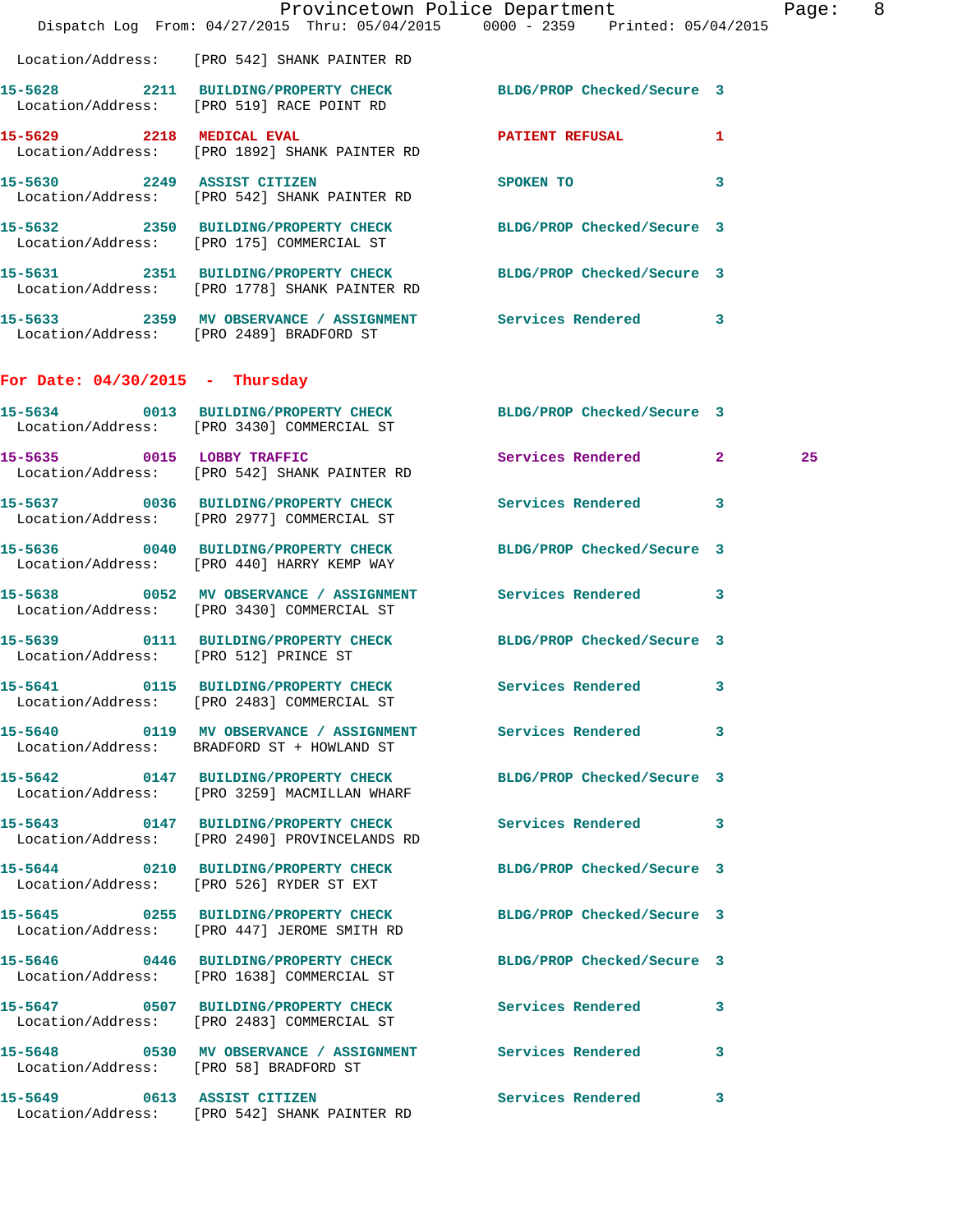| 15-5650 0634 MEDICAL EMERGENCY<br>Location/Address: [PRO 3222] ALDEN ST    |                                                                                                             | PATIENT REFUSAL            | $\mathbf{1}$   |
|----------------------------------------------------------------------------|-------------------------------------------------------------------------------------------------------------|----------------------------|----------------|
| 15-5651 0810 SERVICE CALL/SCHOOL<br>Location/Address: [PRO 569] WINSLOW ST |                                                                                                             | <b>Services Rendered</b>   | 3              |
| Location/Address: [PRO 1467] CONANT ST                                     | 15-5652 0830 SUSPICIOUS ACTIVITY                                                                            | Could Not Locate           | $\overline{2}$ |
| Location/Address: [PRO 3287] ROUTE 6                                       | 15-5653 0832 BUILDING/PROPERTY CHECK                                                                        | BLDG/PROP Checked/Secure 3 |                |
| Location/Address: [PRO 571] ALDEN ST                                       | 15-5654 0853 BUILDING/PROPERTY CHECK BLDG/PROP Checked/Secure 3                                             |                            |                |
| Location/Address: [PRO 2521] ROUTE 6                                       | 15-5655 0912 MV OBSERVANCE / ASSIGNMENT Services Rendered 3                                                 |                            |                |
|                                                                            | 15-5664 0920 BUILDING/PROPERTY CHECK BLDG/PROP Checked/Secure 3<br>Location/Address: [PRO 3317] CEMETERY RD |                            |                |
|                                                                            | 15-5667 0921 BUILDING/PROPERTY CHECK<br>Location/Address: [PRO 3318] CEMETERY RD                            | BLDG/PROP Checked/Secure 3 |                |
| Location/Address: [PRO 3287] ROUTE 6                                       | 15-5656 0924 PARK, WALK & TALK                                                                              | <b>Services Rendered</b> 2 |                |
|                                                                            | 15-5657 0929 BUILDING/PROPERTY CHECK<br>Location/Address: [PRO 447] JEROME SMITH RD                         | BLDG/PROP Checked/Secure 3 |                |
|                                                                            | 15-5659 0943 MV OBSERVANCE / ASSIGNMENT Services Rendered<br>Location/Address: BRADFORD ST + CONWAY ST      |                            | 3              |
| 15-5658 0946 911 GENERAL<br>Location/Address: COMMERCIAL ST                |                                                                                                             | Services Rendered 1        |                |
|                                                                            | 15-5660 0948 MEDICAL EMERGENCY/D.O.T.<br>Location/Address: [PRO 440] HARRY KEMP WAY                         | Transported to Hospital 1  |                |
|                                                                            | 15-5661 0952 BUILDING/PROPERTY CHECK<br>Location/Address: [PRO 2494] BRADFORD ST                            | BLDG/PROP Checked/Secure 3 |                |
| 15-5662 0957 MV STOP                                                       | Location/Address: [PRO 61] BRADFORD ST                                                                      | <b>VERBAL WARNING</b>      | 3              |
| 15-5665 1014 MV STOP                                                       | Location/Address: [PRO 1886] BRADFORD ST                                                                    | <b>VERBAL WARNING</b>      | 3              |
| 15-5666 1018 FOLLOW UP                                                     | Location/Address: [PRO 3670] SHANK PAINTER RD                                                               | Services Rendered          | $\mathbf{2}$   |
| 15-5668 1037 HARASSMENT                                                    | Location/Address: [PRO 395] COMMERCIAL ST                                                                   | Services Rendered          | $\mathbf{2}$   |
| 15-5669 1044 COMPLAINT<br>Location/Address: [PRO 1587] PEARL ST            |                                                                                                             | <b>Services Rendered</b>   | 3              |
| 15-5670 1050 FOLLOW UP                                                     | Location/Address: [PRO 542] SHANK PAINTER RD                                                                | SPOKEN TO                  | $\overline{2}$ |
| 15-5671 1213 PARK, WALK & TALK                                             | Location/Address: [PRO 105] COMMERCIAL ST                                                                   | Services Rendered          | $\mathbf{2}$   |
|                                                                            | 15-5672 1222 MEDICAL EMERGENCY/DIABETIC PATIENT REFUSAL<br>Location/Address: [PRO 1466] COMMERCIAL ST       |                            | 1              |
| 15-5673 1238 SERVICE CALL                                                  | Location/Address: [PRO 3313] STANDISH ST                                                                    | Services Rendered          | 3              |
| 15-5674 1250 FIRE, BRUSH<br>Location/Address: [TRU] SHORE RD               |                                                                                                             | Services Rendered 1        |                |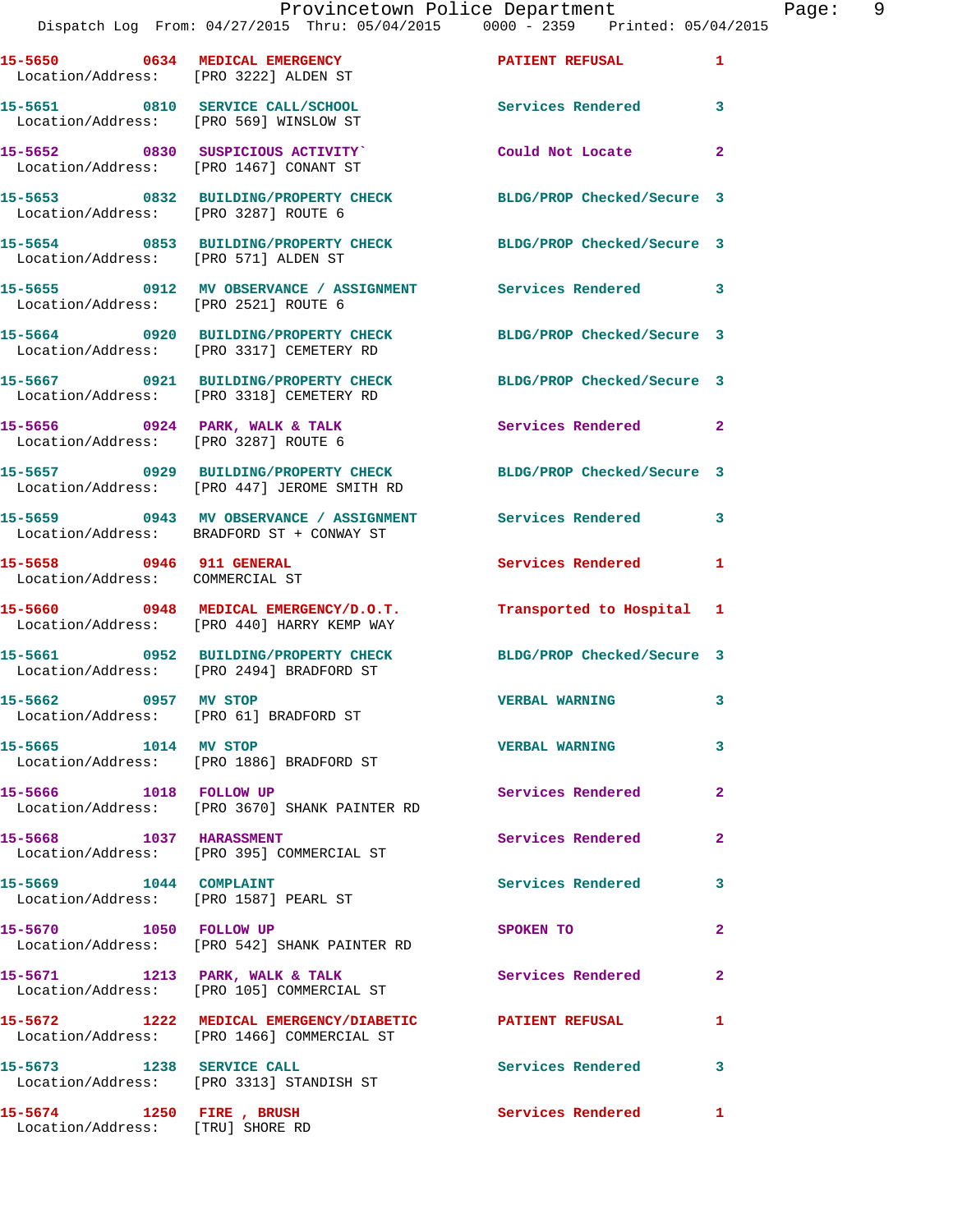| Location/Address: [PRO 886] CONWAY ST                                    | 15-5675 1256 MEDICAL EMERGENCY/DOT                                                                            | Transported to Hospital 1  |                         |
|--------------------------------------------------------------------------|---------------------------------------------------------------------------------------------------------------|----------------------------|-------------------------|
| 15-5676 1258 MV STOP                                                     | Location/Address: [PRO 1361] COMMERCIAL ST                                                                    | <b>VERBAL WARNING</b>      | 3                       |
| Location/Address: [PRO 633] BERRY LN                                     | 15-5677 1315 MEDICAL EMERGENCY/FALL                                                                           | Transported to Hospital 1  |                         |
|                                                                          | 15-5678 1407 SERVICE CALL<br>Location/Address: [PRO 105] COMMERCIAL ST                                        | <b>Services Rendered</b>   | 3                       |
|                                                                          | 15-5679 1408 ASSIST AGENCY / PARKING<br>Location/Address: [PRO 542] SHANK PAINTER RD                          | <b>Services Rendered</b>   | 3                       |
| Location/Address: [PRO 2010] CARNES LN                                   | 15-5680 1413 MISSING PERSON                                                                                   | Could Not Locate           | 1                       |
|                                                                          | 15-5681 1524 PARK, WALK & TALK<br>Location/Address: [PRO 105] COMMERCIAL ST                                   | <b>Services Rendered</b>   | $\mathbf{2}$            |
|                                                                          | 15-5682 1554 MISSING PERSON<br>Location/Address: [PRO 2490] PROVINCELANDS RD                                  | Transported to Hospital 1  |                         |
| 15-5683 1609 CHILD CUSTODY EXCH<br>Location/Address: [PRO 2090] PEARL ST |                                                                                                               | Services Rendered 3        |                         |
|                                                                          | 15-5684 1754 BUILDING/PROPERTY CHECK<br>Location/Address: [PRO 1778] SHANK PAINTER RD                         | BLDG/PROP Checked/Secure 3 |                         |
| 15-5685 1758 FOUND CHECK                                                 | Location/Address: [PRO 537] SHANK PAINTER RD                                                                  | <b>Services Rendered</b>   | 3                       |
| 15-5686 1821 COMPLAINT                                                   | Location/Address: [PRO 60] BRADFORD ST                                                                        | Unfounded                  | 3                       |
|                                                                          | 15-5688 1951 BUILDING/PROPERTY CHECK<br>Location/Address: [PRO 519] RACE POINT RD                             | BLDG/PROP Checked/Secure 3 |                         |
| Location/Address: [PRO 12] BRADFORD ST                                   | 15-5689 1956 BUILDING/PROPERTY CHECK                                                                          | BLDG/PROP Checked/Secure 3 |                         |
| Location/Address: FREEMAN ST                                             | 15-5690 2002 COMPLAINT - STREET PERFORMERS Services Rendered 3                                                |                            |                         |
|                                                                          | 15-5691 2040 MV OBSERVANCE / ASSIGNMENT<br>Location/Address: BRADFORD ST + STANDISH ST                        | No Action Required         | 3                       |
| 15-5692 2054 MV STOP                                                     | Location/Address: CENTER ST + BRADFORD ST                                                                     | <b>VERBAL WARNING</b>      | $\overline{\mathbf{3}}$ |
|                                                                          | 15-5693 2118 BUILDING/PROPERTY CHECK<br>Location/Address: [PRO 239] COMMERCIAL ST                             | BLDG/PROP Checked/Secure 3 |                         |
|                                                                          | 15-5694 2135 MV OBSERVANCE / ASSIGNMENT No Action Required 3<br>Location/Address: STANDISH ST + COMMERCIAL ST |                            |                         |
|                                                                          | 15-5695 2210 LOST WALLET/FOUND<br>Location/Address: [PRO 542] SHANK PAINTER RD                                | Services Rendered          | $\mathbf{3}$            |
|                                                                          | 15-5697 2339 BUILDING/PROPERTY CHECK<br>Location/Address: [PRO 105] COMMERCIAL ST                             | BLDG/PROP Checked/Secure 3 |                         |
|                                                                          | 15-5698 2355 BUILDING/PROPERTY CHECK<br>Location/Address: [PRO 2713] COMMERCIAL ST                            | BLDG/PROP Checked/Secure 3 |                         |
|                                                                          | 15-5699 2355 BUILDING/PROPERTY CHECK<br>Location/Address: [PRO 1778] SHANK PAINTER RD                         | BLDG/PROP Checked/Secure 3 |                         |
| 15-5700                                                                  | 2357 BUILDING/PROPERTY CHECK                                                                                  | BLDG/PROP Checked/Secure 3 |                         |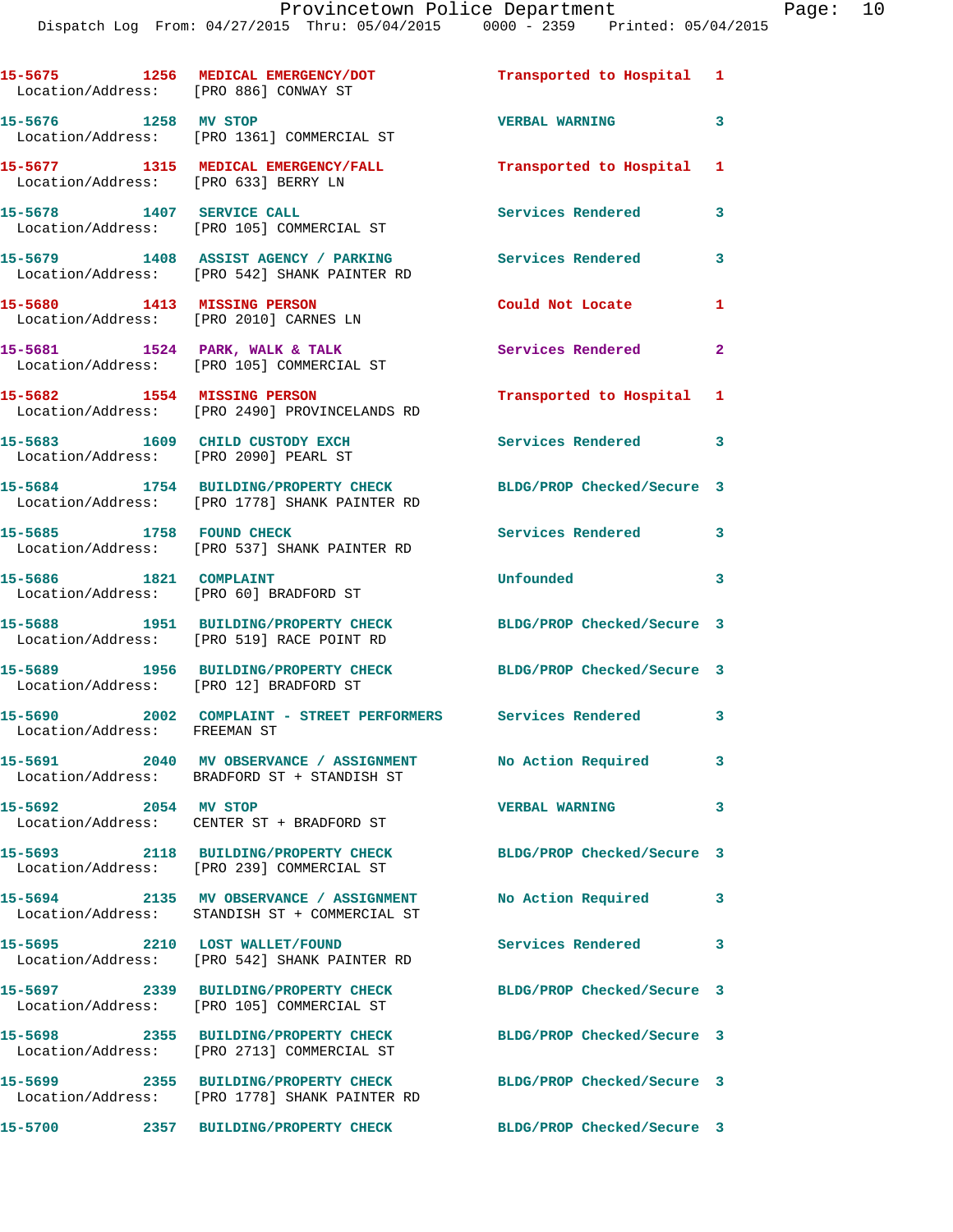Location/Address: [PRO 3296] SHANK PAINTER RD

## **For Date: 05/01/2015 - Friday**

|                                        | 15-5701 0000 LOBBY TRAFFIC<br>Location/Address: [PRO 542] SHANK PAINTER RD                                      | Services Rendered 2        |                | 34 |
|----------------------------------------|-----------------------------------------------------------------------------------------------------------------|----------------------------|----------------|----|
|                                        | 15-5702 0002 BUILDING/PROPERTY CHECK BLDG/PROP Checked/Secure 3<br>Location/Address: [PRO 545] SHANK PAINTER RD |                            |                |    |
|                                        | 15-5703 0028 MV OBSERVANCE / ASSIGNMENT No Action Required 3<br>Location/Address: [PRO 447] JEROME SMITH RD     |                            |                |    |
|                                        | 15-5704 0036 BUILDING/PROPERTY CHECK BLDG/PROP Checked/Secure 3<br>Location/Address: [PRO 1989] COMMERCIAL ST   |                            |                |    |
|                                        | 15-5705 0111 MV OBSERVANCE / ASSIGNMENT Services Rendered 3<br>Location/Address: [PRO 94] BRADFORD ST           |                            |                |    |
|                                        | 15-5706 0132 BUILDING/PROPERTY CHECK BLDG/PROP Checked/Secure 3<br>Location/Address: [PRO 3259] MACMILLAN WHARF |                            |                |    |
|                                        | 15-5707 0157 BUILDING/PROPERTY CHECK BLDG/PROP Checked/Secure 3<br>Location/Address: [PRO 440] HARRY KEMP WAY   |                            |                |    |
|                                        | 15-5708 0216 BUILDING/PROPERTY CHECK BLDG/PROP Checked/Secure 3<br>Location/Address: [PRO 530] SHANK PAINTER RD |                            |                |    |
|                                        | 15-5709 0504 BUILDING/PROPERTY CHECK BLDG/PROP Checked/Secure 3<br>Location/Address: [PRO 2206] COMMERCIAL ST   |                            |                |    |
| 15-5710 0535 ANIMAL CALL               | Location/Address: [PRO 2266] COMMERCIAL ST                                                                      | Services Rendered 2        |                |    |
| Location/Address: [PRO 3287] ROUTE 6   | 15-5711 0729 BUILDING/PROPERTY CHECK BLDG/PROP Checked/Secure 3                                                 |                            |                |    |
|                                        | 15-5713 0737 BUILDING/PROPERTY CHECK BLDG/PROP Checked/Secure 3<br>Location/Address: [PRO 447] JEROME SMITH RD  |                            |                |    |
|                                        | 15-5712 0743 BUILDING/PROPERTY CHECK Services Rendered<br>Location/Address: [PRO 2520] PRINCE ST                |                            | 3              |    |
|                                        | 15-5714 0758 PARK, WALK & TALK<br>Location/Address: [PRO 182] COMMERCIAL ST                                     | Services Rendered          | $\overline{2}$ |    |
|                                        | 15-5715 0800 SERVICE CALL<br>Location/Address: [PRO 249] COMMERCIAL ST                                          | SPOKEN TO                  | 3              |    |
|                                        | 15-5716 0802 ALARM - GENERAL<br>Location/Address: [PRO 105] COMMERCIAL ST                                       | Services Rendered          |                |    |
| Location/Address: [PRO 569] WINSLOW ST | 15-5717 0816 SERVICE CALL/SCHOOL 5ervices Rendered                                                              |                            | 3              |    |
| Location/Address: [PRO 3440] ROUTE 6   | 15-5718 0908 MV OBSERVANCE / ASSIGNMENT Services Rendered                                                       |                            | 3              |    |
|                                        | 15-5719 0917 MEDICAL EMERGENCY/LEG INJURY Transported to Hospital<br>Location/Address: [PRO 1008] NELSON AVE    |                            | 1              |    |
|                                        | 15-5720 0940 BUILDING/PROPERTY CHECK<br>Location/Address: [PRO 2500] COMMERCIAL ST                              | Services Rendered          | 3              |    |
|                                        | 15-5722 0958 KEEP THE PEACE<br>Location/Address: [PRO 1651] DAGGETT LN                                          | Services Rendered          | $\mathbf{2}$   |    |
| 15-5723                                | 1001 BUILDING/PROPERTY CHECK<br>Location/Address: [PRO 3317] CEMETERY RD                                        | BLDG/PROP Checked/Secure 3 |                |    |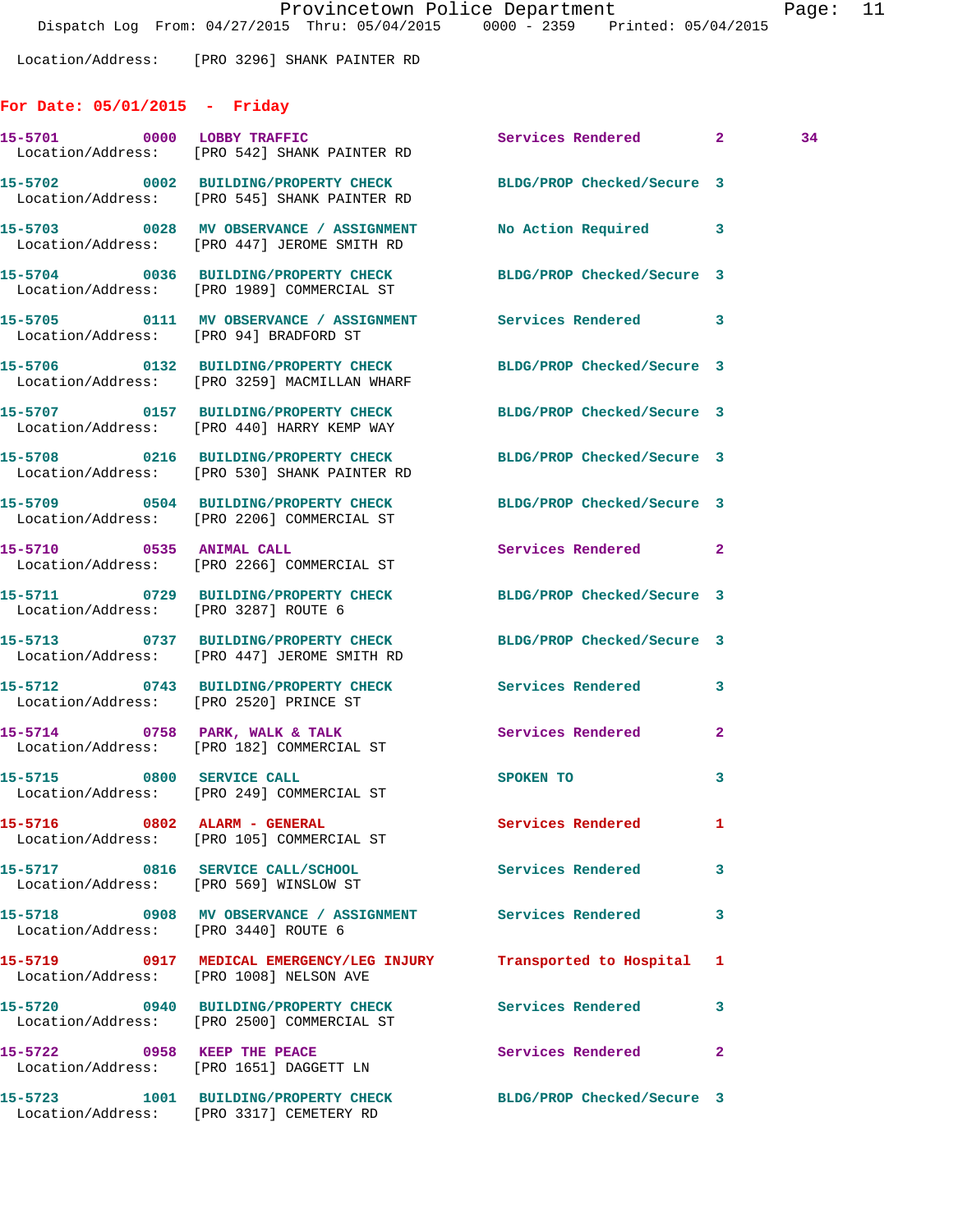|                                       | Provincetown Police Department<br>Dispatch Log From: 04/27/2015 Thru: 05/04/2015 0000 - 2359 Printed: 05/04/2015 |                            |                |
|---------------------------------------|------------------------------------------------------------------------------------------------------------------|----------------------------|----------------|
|                                       | 15-5724 1001 BUILDING/PROPERTY CHECK BLDG/PROP Checked/Secure 3<br>Location/Address: [PRO 3318] CEMETERY RD      |                            |                |
| Location/Address: [PRO 571] ALDEN ST  | 15-5725 1020 BUILDING/PROPERTY CHECK BLDG/PROP Checked/Secure 3                                                  |                            |                |
| 15-5726 1047 SERVICE CALL             | Location/Address: [PRO 544] SHANK PAINTER RD                                                                     | Services Rendered          | 3              |
|                                       | 15-5727 1051 PARK, WALK & TALK<br>Location/Address: [PRO 105] COMMERCIAL ST                                      | Services Rendered          | $\mathbf{2}$   |
| 15-5728 1101 COMPLAINT                | Location/Address: [PRO 516] RACE POINT RD                                                                        | <b>Services Rendered</b>   | 3              |
|                                       | 15-5729 1111 SUSPICIOUS ACTIVITY/BABY<br>Location/Address: [PRO 379] COMMERCIAL ST                               | <b>SPOKEN TO</b>           | 2              |
|                                       | 15-5730 1114 MV COMPLAINT<br>Location/Address: PRINCE ST + BRADFORD ST                                           | <b>Services Rendered</b>   | $\overline{a}$ |
| 15-5731 1136 FOLLOW UP                | Location/Address: [PRO 542] SHANK PAINTER RD                                                                     | SPOKEN TO                  | 2              |
|                                       | 15-5732 1208 BUILDING/PROPERTY CHECK BLDG/PROP Checked/Secure 3<br>Location/Address: [PRO 2206] COMMERCIAL ST    |                            |                |
|                                       | 15-5733 1219 MV ACCIDENT<br>Location/Address: [PRO 2489] BRADFORD ST                                             | Services Rendered          | 1              |
|                                       | 15-5734 1239 SERVICE CALL/PHONE<br>Location/Address: [PRO 542] SHANK PAINTER RD                                  | BLDG/PROP Checked/Secure 3 |                |
|                                       | 15-5736 1319 PARKING COMPLAINT / GENERAL Services Rendered<br>Location/Address: [PRO 2539] RYDER ST EXT          |                            | 3              |
| 15-5737 1320 MV STOP                  | Location/Address: CONWELL ST + OLD ANN PAGE WAY                                                                  | <b>VERBAL WARNING</b>      | 3              |
|                                       | 15-5738 1414 BUILDING/PROPERTY CHECK<br>Location/Address: [PRO 2500] COMMERCIAL ST                               | BLDG/PROP Checked/Secure 3 |                |
|                                       | 15-5739 1419 ANIMAL CALL/BARKING DOG<br>Location/Address: [PRO 1760] PRISCILLA ALDEN RD                          | Services Rendered          |                |
| Location/Address: [PRO 3222] ALDEN ST | 15-5740 1533 HOSPITAL TRANSPORT                                                                                  | Transported to Hospital    | 1              |
| 15-5743 1612 TRUCK TICKETED           | Location/Address: [PRO 1322] COMMERCIAL ST                                                                       | Services Rendered          | $\mathbf{2}$   |
|                                       | 15-5745 1619 MV OBSERVANCE / ASSIGNMENT Services Rendered<br>Location/Address: SHANK PAINTER RD + BRADFORD ST    |                            | 3              |
|                                       | 15-5746 1639 BUILDING/PROPERTY CHECK BLDG/PROP Checked/Secure 3<br>Location/Address: [PRO 1651] DAGGETT LN       |                            |                |
|                                       | 15-5747 1736 EXCESSIVE SPEED COMPLAINT Services Rendered<br>Location/Address: [PRO 823] COMMERCIAL ST            |                            | 2              |
|                                       | 15-5748 1739 MV OBSERVANCE / ASSIGNMENT Services Rendered<br>Location/Address: BRADFORD ST + SHANK PAINTER RD    |                            | 3              |
|                                       | 15-5749 1754 BUILDING/PROPERTY CHECK<br>Location/Address: [PRO 519] RACE POINT RD                                | BLDG/PROP Checked/Secure 3 |                |
| Location/Address: [PRO 571] ALDEN ST  | 15-5750 1813 BUILDING/PROPERTY CHECK                                                                             | BLDG/PROP Checked/Secure 3 |                |
|                                       | 15-5751 1841 BUILDING/PROPERTY CHECK BLD/PROP CHECKED UNSECUR 3                                                  |                            |                |

Location/Address: [PRO 488] MAYFLOWER AVE

Page:  $12$ <br> $15$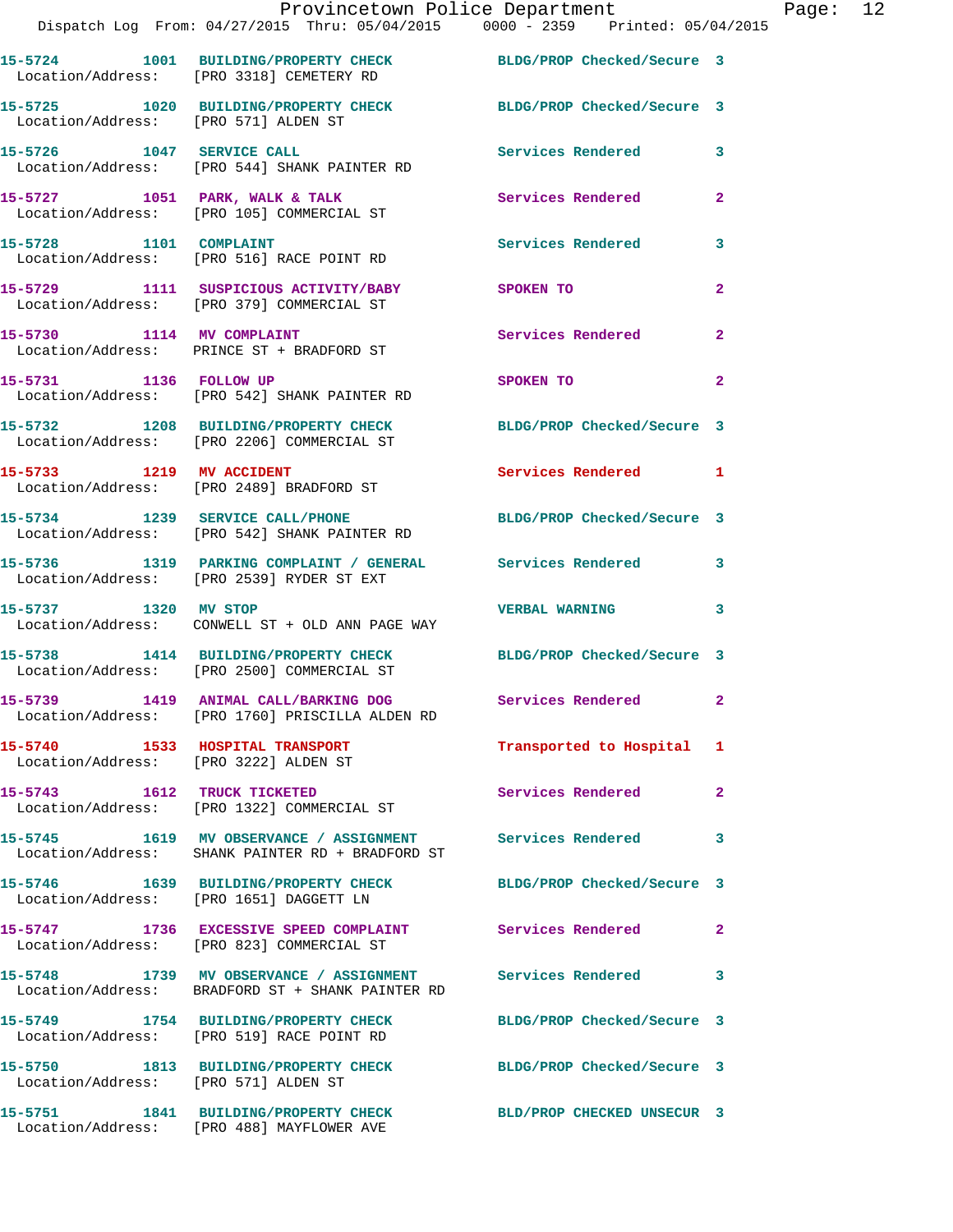|                                        | Dispatch Log From: 04/27/2015 Thru: 05/04/2015 0000 - 2359 Printed: 05/04/2015                                   | Provincetown Police Department |   | Page: 13     |  |
|----------------------------------------|------------------------------------------------------------------------------------------------------------------|--------------------------------|---|--------------|--|
|                                        | 15-5752 1859 ASSAULT/RESCUE/ARREST<br>Location/Address: [PRO 242] COMMERCIAL ST<br>Refer To Arrest: 15-61-AR     | Arrest(s) Made 1               |   | $\mathbf{1}$ |  |
|                                        | 15-5754 2031 LOST WALLET/LOCATED Services Rendered 3<br>Location/Address: [PRO 542] SHANK PAINTER RD             |                                |   | 1            |  |
|                                        | 15-5755 2102 BUILDING/PROPERTY CHECK BLDG/PROP Checked/Secure 3<br>Location/Address: [PRO 1778] SHANK PAINTER RD |                                |   |              |  |
|                                        | 15-5756 2309 MEDICAL EMERGENCY<br>Location/Address: [PRO 1179] NELSON AVE                                        | PATIENT REFUSAL 1              |   |              |  |
|                                        | 15-5757 2345 BUILDING/PROPERTY CHECK BLDG/PROP Checked/Secure 3<br>Location/Address: [PRO 440] HARRY KEMP WAY    |                                |   |              |  |
| For Date: $05/02/2015$ - Saturday      |                                                                                                                  |                                |   |              |  |
|                                        | 15-5758 0000 BUILDING/PROPERTY CHECK BLDG/PROP Checked/Secure 3<br>Location/Address: [PRO 1651] DAGGETT LN       |                                |   |              |  |
|                                        | 15-5759 0004 LOBBY TRAFFIC<br>Location/Address: [PRO 542] SHANK PAINTER RD                                       | Services Rendered 2            |   | $17 \,$      |  |
| Location/Address: [PRO 94] BRADFORD ST | 15-5760 0043 MV OBSERVANCE / ASSIGNMENT Services Rendered                                                        |                                | 3 |              |  |
|                                        | 15-5761 0044 BUILDING/PROPERTY CHECK<br>Location/Address: [PRO 3259] MACMILLAN WHARF                             | BLDG/PROP Checked/Secure 3     |   |              |  |
| 15-5762 0104 MV STOP                   | Location/Address: BRADFORD ST + BREWSTER ST                                                                      | Citation/Warning Issued 3      |   |              |  |
|                                        | 15-5763 0111 MV OBSERVANCE / ASSIGNMENT<br>Location/Address: BRADFORD ST + RYDER ST                              | No Action Required 3           |   |              |  |
|                                        | 15-5764 0124 BUILDING/PROPERTY CHECK<br>Location/Address: [PRO 1638] COMMERCIAL ST                               | BLDG/PROP Checked/Secure 3     |   |              |  |
|                                        | 15-5766 0209 BUILDING/PROPERTY CHECK BLDG/PROP Checked/Secure 3<br>Location/Address: [PRO 2206] COMMERCIAL ST    |                                |   |              |  |
|                                        | 15-5767 0210 BUILDING/PROPERTY CHECK Services Rendered 3<br>Location/Address: [PRO 526] RYDER ST EXT             |                                |   |              |  |
|                                        | 15-5768 0256 BUILDING/PROPERTY CHECK BLDG/PROP Checked/Secure 3<br>Location/Address: [PRO 554] TREMONT ST        |                                |   |              |  |
|                                        | 15-5769 0517 BUILDING/PROPERTY CHECK BLDG/PROP Checked/Secure 3<br>Location/Address: [PRO 545] SHANK PAINTER RD  |                                |   |              |  |
|                                        |                                                                                                                  | BLDG/PROP Checked/Secure 3     |   |              |  |
|                                        | 15-5771 0520 MV OBSERVANCE / ASSIGNMENT No Action Required 3<br>Location/Address: ROUTE 6 + HOWLAND ST           |                                |   |              |  |
|                                        | 15-5772 0606 BUILDING/PROPERTY CHECK BLDG/PROP Checked/Secure 3<br>Location/Address: [PRO 519] RACE POINT RD     |                                |   |              |  |
|                                        | 15-5773 0614 BUILDING/PROPERTY CHECK BLDG/PROP Checked/Secure 3<br>Location/Address: [PRO 99] COMMERCIAL ST      |                                |   |              |  |
|                                        | 15-5774 0729 BUILDING/PROPERTY CHECK BLDG/PROP Checked/Secure 3<br>Location/Address: [PRO 1638] COMMERCIAL ST    |                                |   |              |  |
| 15-5775 0822 COMPLAINT                 |                                                                                                                  | Services Rendered 3            |   |              |  |

Location/Address: NELSON AVE + STEARNS AVE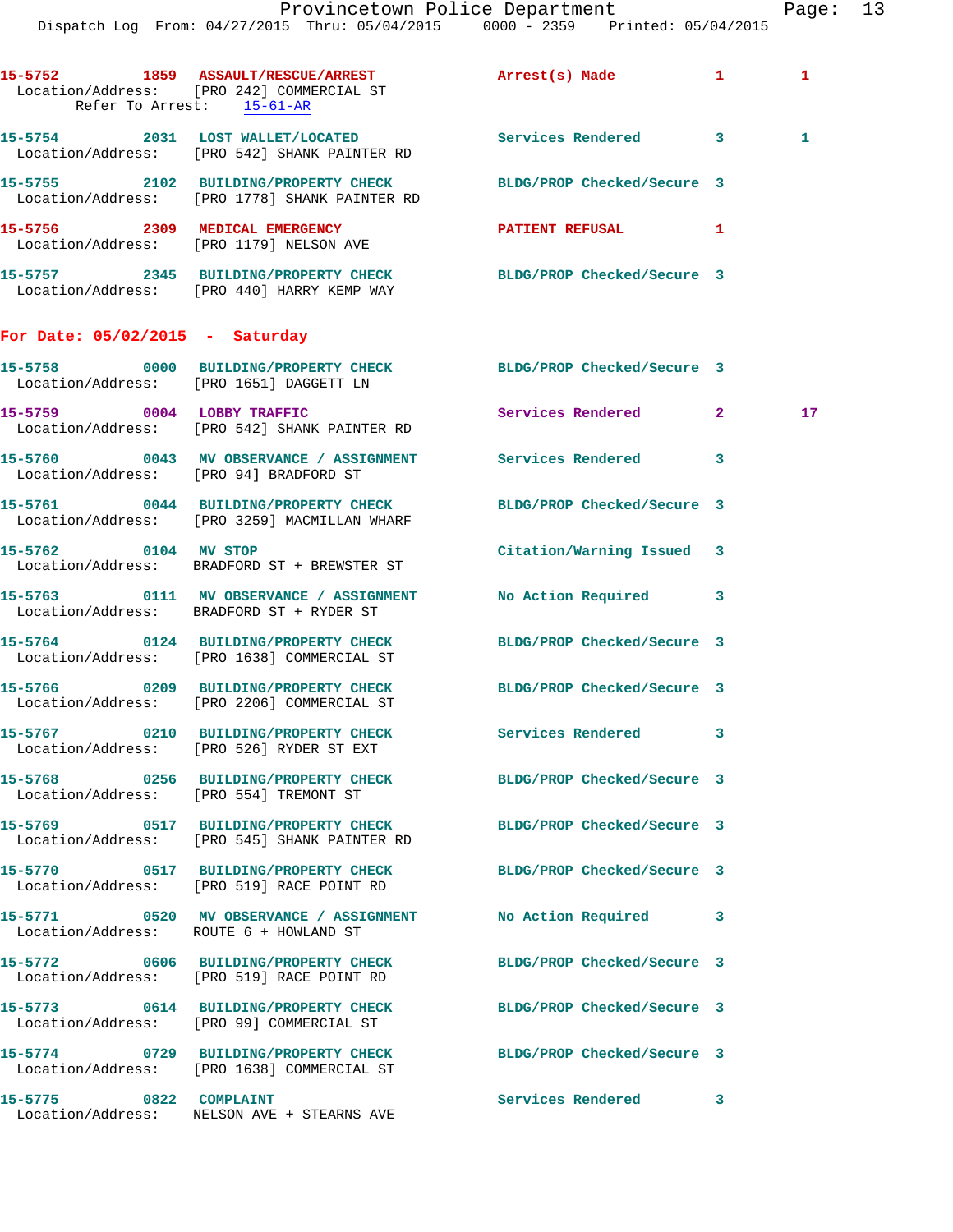|                                       |                                                                                                          | Provincetown Police Department Page: 14<br>Dispatch Log From: 04/27/2015 Thru: 05/04/2015 0000 - 2359 Printed: 05/04/2015 |   |
|---------------------------------------|----------------------------------------------------------------------------------------------------------|---------------------------------------------------------------------------------------------------------------------------|---|
|                                       | Location/Address: RACE POINT RD + ROUTE 6                                                                | 15-5776 0912 MV STOP CONTROL TO MARING 3                                                                                  |   |
|                                       | 15-5777 0917 ANIMAL CALL/PET PANTRY Services Rendered<br>Location/Address: [PRO 285] COMMERCIAL ST       | $\overline{2}$                                                                                                            |   |
| Location/Address: [PRO 3440] ROUTE 6  | 15-5778 0929 MV OBSERVANCE / ASSIGNMENT Services Rendered                                                | 3                                                                                                                         |   |
| 15-5779 0933 FOLLOW UP                | Location/Address: [PRO 1587] PEARL ST                                                                    | Services Rendered<br>$\mathbf{2}$                                                                                         |   |
|                                       |                                                                                                          | 15-5780 0937 SERVICE CALL/WOOD BURNING Services Rendered 3<br>Location/Address: [PRO 3276] COMMERCIAL ST                  |   |
|                                       | 15-5781 0939 FOLLOW UP<br>Location/Address: [PRO 2605] COMMERCIAL ST                                     | SPOKEN TO AND TO A THE SPOKEN TO<br>$\mathbf{2}$                                                                          |   |
|                                       | Location/Address: [PRO 2483] COMMERCIAL ST                                                               | 15-5782 0942 BUILDING/PROPERTY CHECK BLDG/PROP Checked/Secure 3                                                           |   |
|                                       | Location/Address: [PRO 2206] COMMERCIAL ST                                                               | 15-5783 0949 BUILDING/PROPERTY CHECK BLDG/PROP Checked/Secure 3                                                           |   |
|                                       | Location/Address: [PRO 519] RACE POINT RD                                                                | 15-5784 1011 BUILDING/PROPERTY CHECK BLDG/PROP Checked/Secure 3                                                           |   |
|                                       | 15-5789 1030 AT SCHOOL<br>Location/Address: [PRO 569] WINSLOW ST                                         | Services Rendered 3                                                                                                       | 1 |
| Location/Address: [PRO 3222] ALDEN ST |                                                                                                          | 15-5785 1106 MEDICAL EMERGENCY/D.O.T. Transported to Hospital 1                                                           |   |
| Location/Address: [PRO 571] ALDEN ST  |                                                                                                          | 15-5787 1130 BUILDING/PROPERTY CHECK BLDG/PROP Checked/Secure 3                                                           |   |
| Location/Address: [PRO 2521] ROUTE 6  |                                                                                                          | 15-5788 1218 ANIMAL CALL/DECEASED RACCOON Services Rendered 2                                                             |   |
|                                       | Location/Address: [PRO 1466] COMMERCIAL ST                                                               | 15-5790 1313 PARKING COMPLAINT / GENERAL Citation/Warning Issued 3                                                        |   |
|                                       | 15-5791 1410 PARADE/RUN TO TOP<br>Location/Address: [PRO 444] HIGH POLE HILL                             | Services Rendered 2                                                                                                       |   |
|                                       | 15-5792 1614 VERBAL REGISTRATION STICKER WERBAL WARNING<br>Location/Address: BRADFORD ST + STANDISH ST   | 3                                                                                                                         |   |
|                                       | 15-5793 1624 MV OBSERVANCE / ASSIGNMENT Services Rendered<br>Location/Address: [PRO 2577] BRADFORD ST    | 3                                                                                                                         |   |
|                                       | 15-5794 1633 PARK, WALK & TALK<br>Location/Address: [PRO 105] COMMERCIAL ST                              | Services Rendered<br>$\mathbf{2}$                                                                                         |   |
|                                       | 15-5795 1740 PARK, WALK & TALK<br>Location/Address: [PRO 105] COMMERCIAL ST                              | <b>Services Rendered</b> 2                                                                                                |   |
|                                       | Location/Address: [PRO 182] COMMERCIAL ST                                                                | 15-5796 1748 BUILDING/PROPERTY CHECK BLDG/PROP Checked/Secure 3                                                           |   |
|                                       | Location/Address: [PRO 175] COMMERCIAL ST                                                                | 15-5797 1850 BUILDING/PROPERTY CHECK BLDG/PROP Checked/Secure 3                                                           |   |
|                                       | Location/Address: [PRO 43] BRADFORD ST                                                                   | 15-5798 1909 ABANDONED 911 CALL Services Rendered 1                                                                       |   |
|                                       | 15-5799 1928 VERBAL REGISTRATION STICKER WERBAL WARNING<br>Location/Address: [PRO 2490] PROVINCELANDS RD | $\mathbf{3}$                                                                                                              |   |

**15-5800 1938 BUILDING/PROPERTY CHECK BLDG/PROP Checked/Secure 3**  Location/Address: [PRO 519] RACE POINT RD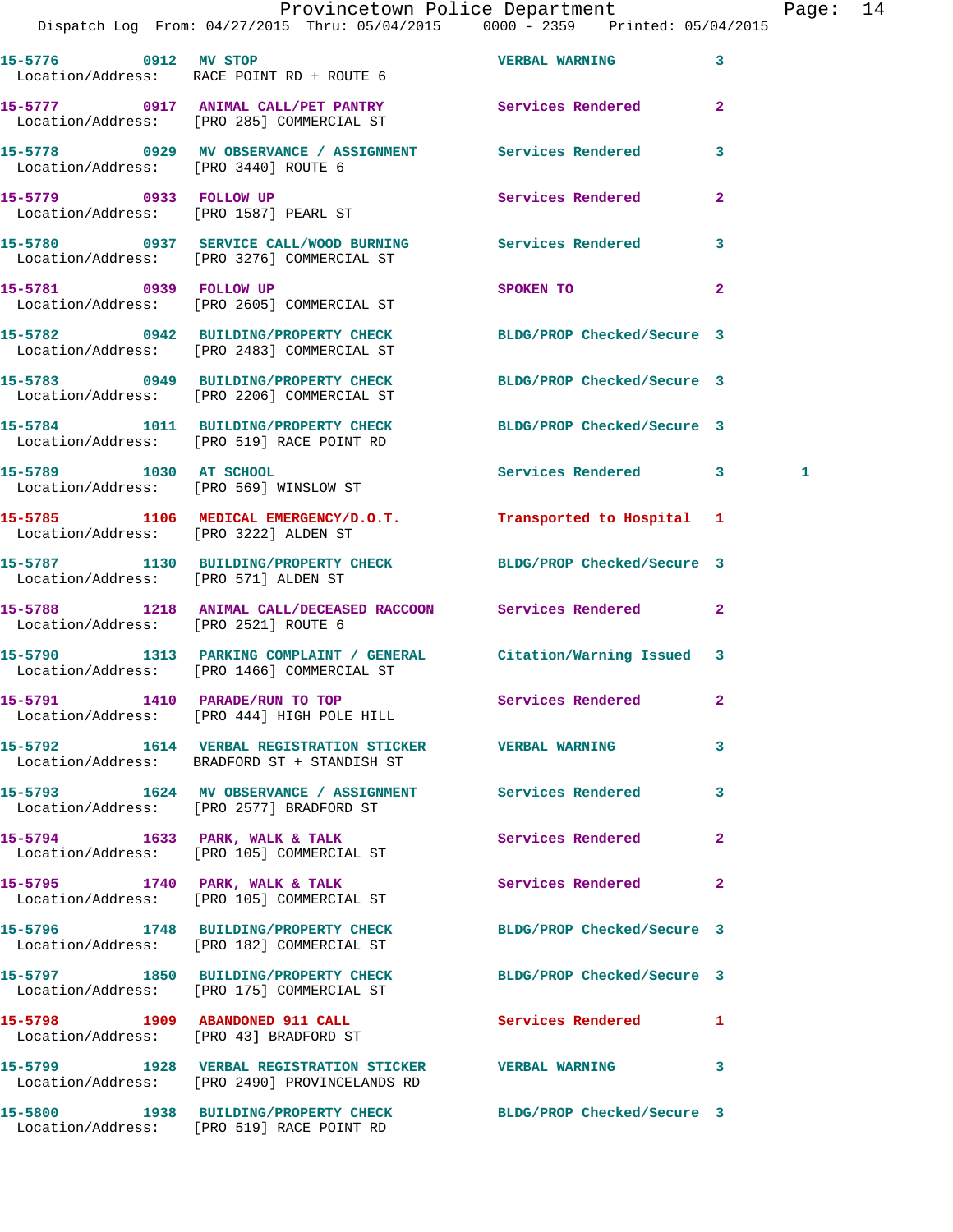|                               | Dispatch Log From: 04/27/2015 Thru: 05/04/2015 0000 - 2359 Printed: 05/04/2015                                  |                            |                |    |
|-------------------------------|-----------------------------------------------------------------------------------------------------------------|----------------------------|----------------|----|
| 15-5801 2027 LOOSE DOG        | Location/Address: [PRO 106] COMMERCIAL ST                                                                       | Services Rendered          | $\overline{2}$ |    |
|                               | 15-5802 2027 ASSIST CITIZEN<br>Location/Address: [PRO 3296] SHANK PAINTER RD                                    | Services Rendered          | 3              |    |
|                               | 15-5803 2051 FALL/TRANSPORT<br>Location/Address: [PRO 2698] COMMERCIAL ST                                       | Transported to Hospital 1  |                |    |
|                               | 15-5805 2107 BUILDING/PROPERTY CHECK BLDG/PROP Checked/Secure 3<br>Location/Address: [PRO 2543] MACMILLAN WHARF |                            |                |    |
|                               | 15-5806 2229 VERBAL HEADLIGHT<br>Location/Address: OLD ANN PAGE WAY + CONWELL ST                                | <b>VERBAL WARNING</b>      | 3              |    |
|                               | 15-5807 2255 LOBBY TRAFFIC<br>Location/Address: [PRO 542] SHANK PAINTER RD                                      | <b>Services Rendered</b>   | 3              | 16 |
| 15-5808 2304 DISTURBANCE      | Location/Address: [PRO 272] COMMERCIAL ST                                                                       | Services Rendered          | 1              |    |
|                               | 15-5810 2334 MV OBSERVANCE / ASSIGNMENT Services Rendered<br>Location/Address: BRADFORD ST + HIGH POLE HILL     |                            | 3              |    |
|                               | 15-5811 2336 WELL BEING CHECK<br>Location/Address: [PRO 1434] STANDISH ST                                       | Transported to Hospital 3  |                |    |
| For Date: 05/03/2015 - Sunday |                                                                                                                 |                            |                |    |
| 15-5812 0009 MV STOP          | Location/Address: BRADFORD ST + RYDER ST                                                                        | VERBAL WARNING 3           |                |    |
|                               | 15-5814 0023 BUILDING/PROPERTY CHECK<br>Location/Address: [PRO 1780] JOHNSON ST                                 | BLDG/PROP Checked/Secure 3 |                |    |
|                               | 15-5816 0033 BUILDING/PROPERTY CHECK<br>Location/Address: [PRO 182] COMMERCIAL ST                               | BLDG/PROP Checked/Secure 3 |                |    |
|                               | 15-5817 0040 BUILDING/PROPERTY CHECK Services Rendered 3<br>Location/Address: [PRO 106] COMMERCIAL ST           |                            |                |    |
|                               | 15-5818 0052 BUILDING/PROPERTY CHECK BLDG/PROP Checked/Secure 3<br>Location/Address: [PRO 175] COMMERCIAL ST    |                            |                |    |
|                               | 15-5819 0053 MV OBSERVANCE / ASSIGNMENT Services Rendered<br>Location/Address: [PRO 94] BRADFORD ST             |                            | 3              |    |
| 15-5820 0107 ASSAULT          | Location/Address: [PRO 1289] BRADFORD ST                                                                        | SPOKEN TO                  | 1              |    |
|                               | 15-5821 0137 MEDICAL EMERGENCY<br>Location/Address: [PRO 542] SHANK PAINTER RD                                  | Transported to Hospital 1  |                |    |
| 15-5822 0151 MV STOP          | Location/Address: [PRO 94] BRADFORD ST                                                                          | <b>VERBAL WARNING</b>      | 3              |    |
|                               | 15-5823 0206 BUILDING/PROPERTY CHECK BLDG/PROP Checked/Secure 3<br>Location/Address: [PRO 3259] MACMILLAN WHARF |                            |                |    |
|                               | 15-5825 0230 BUILDING/PROPERTY CHECK<br>Location/Address: [PRO 3430] COMMERCIAL ST                              | BLDG/PROP Checked/Secure 3 |                |    |
|                               | 15-5826 0300 BUILDING/PROPERTY CHECK<br>Location/Address: [PRO 2483] COMMERCIAL ST                              | BLDG/PROP Checked/Secure 3 |                |    |
|                               | 15-5827 0303 BUILDING/PROPERTY CHECK BLDG/PROP Checked/Secure 3<br>Location/Address: [PRO 545] SHANK PAINTER RD |                            |                |    |
| 15-5828 0421 COMPLAINT        |                                                                                                                 | Services Rendered 3        |                |    |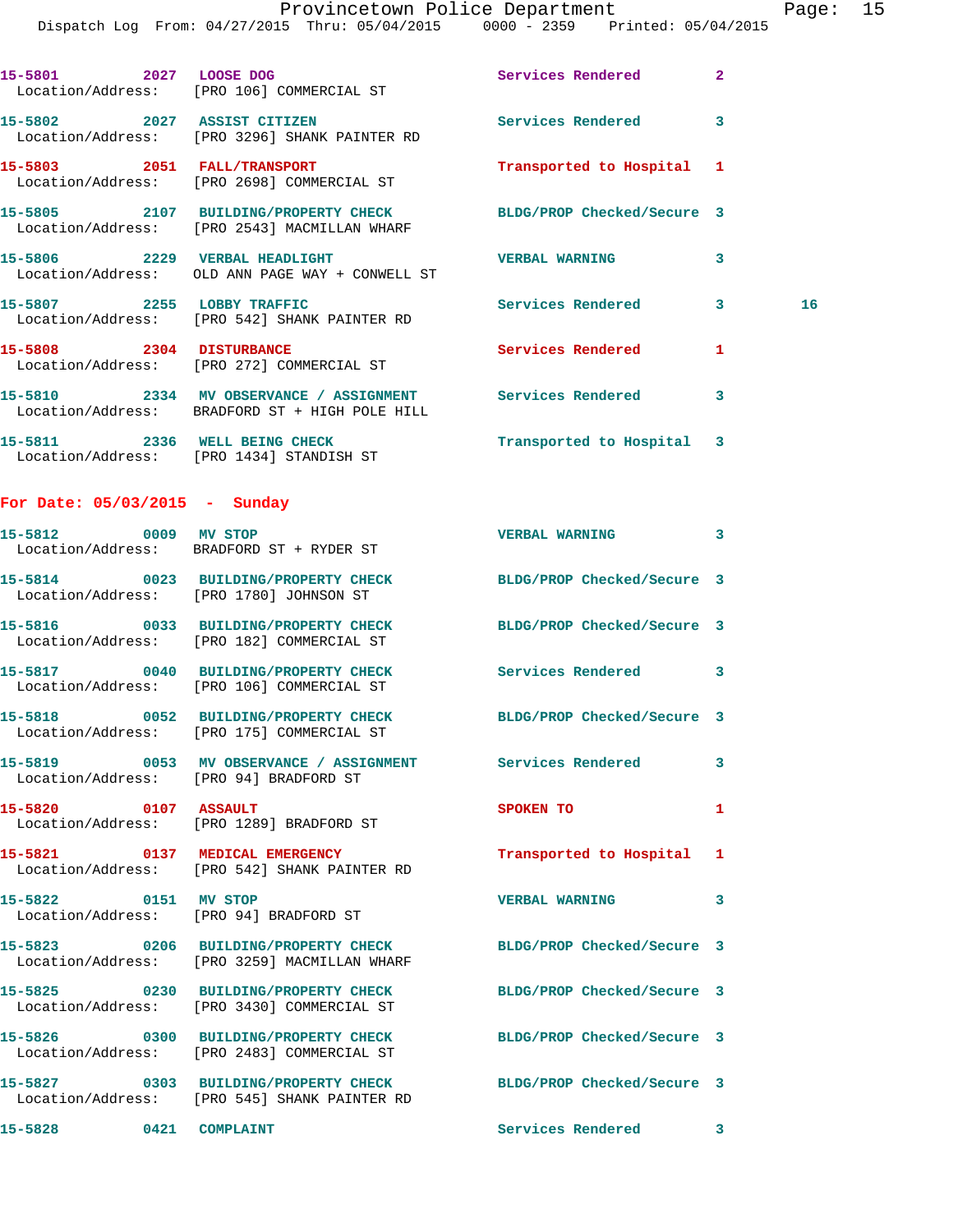|                                      | Dispatch Log From: 04/27/2015 Thru: 05/04/2015 0000 - 2359 Printed: 05/04/2015                                   | Provincetown Police Department |              | Page: 16 |  |
|--------------------------------------|------------------------------------------------------------------------------------------------------------------|--------------------------------|--------------|----------|--|
|                                      | Location/Address: [PRO 549] STANDISH ST                                                                          |                                |              |          |  |
|                                      | 15-5829 0447 BUILDING/PROPERTY CHECK BLDG/PROP Checked/Secure 3<br>Location/Address: [PRO 1778] SHANK PAINTER RD |                                |              |          |  |
|                                      | 15-5830 0456 BUILDING/PROPERTY CHECK BLDG/PROP Checked/Secure 3<br>Location/Address: [PRO 447] JEROME SMITH RD   |                                |              |          |  |
|                                      | 15-5831 0512 ALARM - GENERAL Services Rendered 1<br>Location/Address: [PRO 3222] ALDEN ST                        |                                |              |          |  |
|                                      | 15-5832 0535 MV OBSERVANCE / ASSIGNMENT Services Rendered 3<br>Location/Address: [PRO 3440] ROUTE 6              |                                |              |          |  |
|                                      | 15-5833 0628 BUILDING/PROPERTY CHECK BLDG/PROP Checked/Secure 3<br>Location/Address: [PRO 433] RYDER ST EXT      |                                |              |          |  |
| Location/Address: COMMERCIAL ST      | 15-5834 0647 ASSIST CITIZEN                                                                                      | Services Rendered 3            |              |          |  |
|                                      | 15-5835 0742 BUILDING/PROPERTY CHECK BLDG/PROP Checked/Secure 3<br>Location/Address: [PRO 530] SHANK PAINTER RD  |                                |              |          |  |
| Location/Address: [PRO 3440] ROUTE 6 | 15-5836 0820 MV OBSERVANCE / ASSIGNMENT Services Rendered 3                                                      |                                |              |          |  |
|                                      | 15-5837 0856 COMPLAINT<br>Location/Address: [PRO 3121] COMMERCIAL ST                                             | SPOKEN TO                      | $\mathbf{3}$ |          |  |
|                                      | 15-5838 0943 STOLEN M/V<br>Location/Address: [PRO 1491] STANDISH ST                                              | Services Rendered 2            |              | 4        |  |
|                                      | 15-5839 0953 BUILDING/PROPERTY CHECK<br>Location/Address: [PRO 447] JEROME SMITH RD                              | BLDG/PROP Checked/Secure 3     |              |          |  |
| 15-5840 1012 ASSIST WWTP             | Location/Address: PRINCE ST + BRADFORD ST                                                                        | Services Rendered 3            |              |          |  |
| Location/Address: COMMERCIAL ST      | 15-5841 1031 PARK, WALK & TALK                                                                                   | Services Rendered              | $\mathbf{2}$ |          |  |
| 1206 AT SCHOOL<br>15-5842            | Location/Address: [PRO 569] WINSLOW ST                                                                           | Services Rendered 3            |              | 1        |  |
|                                      | 15-5843 1248 MEDICAL EMERGENCY Services Rendered<br>Location/Address: [PRO 395] COMMERCIAL ST                    |                                | 1            |          |  |
|                                      | 15-5844 1326 MV DISABLED<br>Location/Address: ROUTE 6 + SNAIL RD                                                 | No Action Required 2           |              |          |  |
|                                      | 15-5847 1348 MEDICAL EMERGENCY<br>Location/Address: CONANT ST + COMMERCIAL ST                                    | <b>PATIENT REFUSAL</b>         | 1            |          |  |
|                                      | 15-5849 1417 BUILDING/PROPERTY CHECK<br>Location/Address: [PRO 519] RACE POINT RD                                | BLDG/PROP Checked/Secure 3     |              |          |  |
|                                      | 15-5851 1602 911 MISDIAL<br>Location/Address: [PRO 3222] ALDEN ST                                                | SPOKEN TO                      | $\mathbf{1}$ |          |  |
|                                      | 15-5852 1701 PARKED MV DAMAGED<br>Location/Address: [PRO 526] RYDER ST EXT                                       | Services Rendered 1            |              |          |  |
|                                      | 15-5853 1727 BUILDING/PROPERTY CHECK<br>Location/Address: [PRO 2206] COMMERCIAL ST                               | BLDG/PROP Checked/Secure 3     |              |          |  |
|                                      | 15-5854 1839 PARKED MV COMPLAINT Services Rendered 2<br>Location/Address: [PRO 242] COMMERCIAL ST                |                                |              |          |  |
|                                      | 15-5855 1927 VERBAL SPEED<br>Location/Address: [PRO 2540] RACE POINT RD                                          | <b>VERBAL WARNING</b>          | 3            |          |  |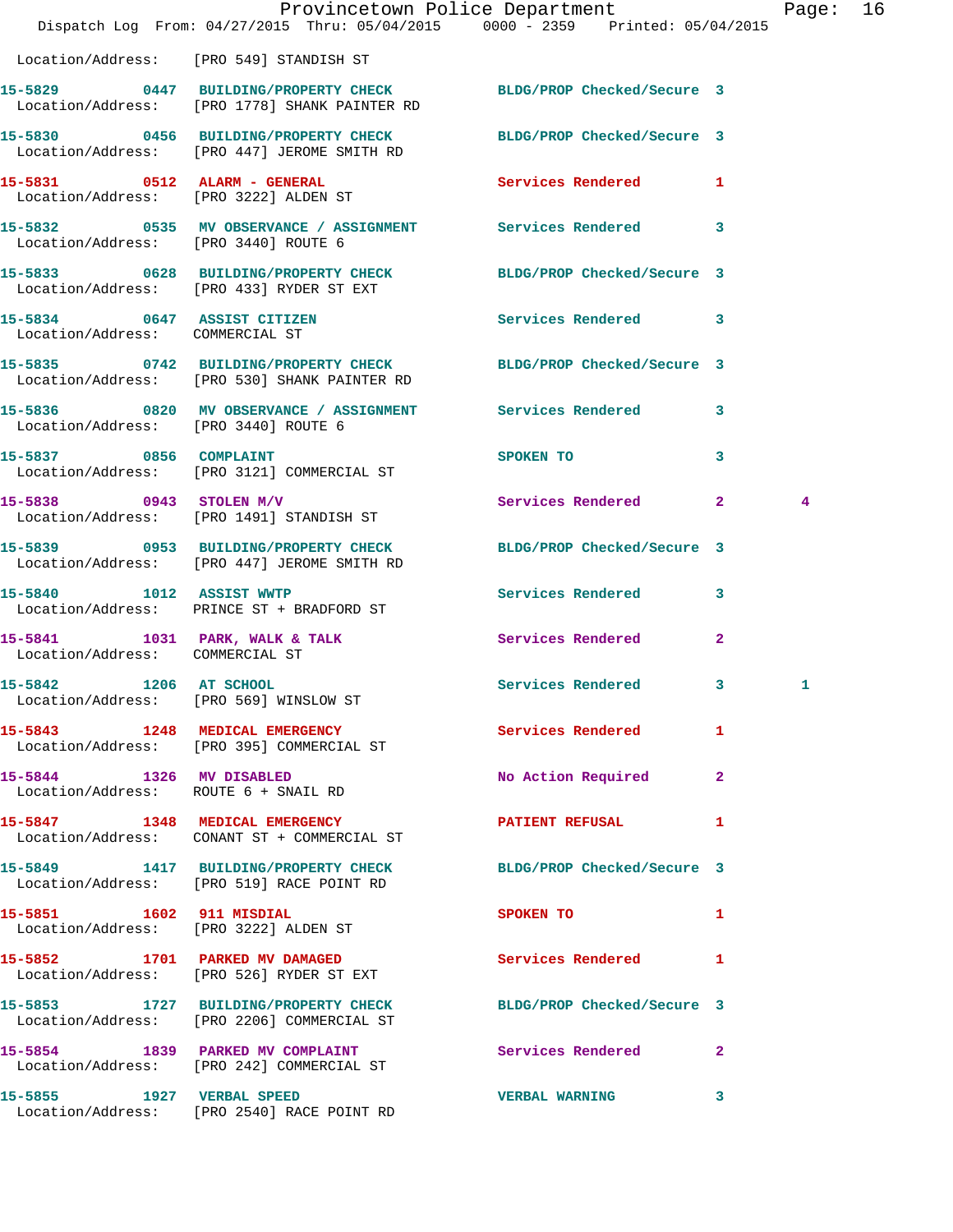|                                        | Provincetown Police Department<br>Dispatch Log From: 04/27/2015 Thru: 05/04/2015 0000 - 2359 Printed: 05/04/2015 |                       |              | Page: 17 |  |
|----------------------------------------|------------------------------------------------------------------------------------------------------------------|-----------------------|--------------|----------|--|
|                                        | 15-5856 1934 VERBAL SPEED<br>Location/Address: [PRO 2540] RACE POINT RD                                          | <b>VERBAL WARNING</b> | 3            |          |  |
|                                        | 15-5857 1941 MV OBSERVANCE / ASSIGNMENT Services Rendered 3<br>Location/Address: [PRO 518] RACE POINT RD         |                       |              |          |  |
|                                        | 15-5858                1951     VERBAL SPEED<br>Location/Address:     [PRO 2540] RACE POINT RD                   | <b>VERBAL WARNING</b> | 3            |          |  |
|                                        | 15-5859 2013 BUILDING/PROPERTY CHECK BLDG/PROP Checked/Secure 3<br>Location/Address: [PRO 2483] COMMERCIAL ST    |                       |              |          |  |
|                                        | 15-5860 2029 ATTEMPTED B & E BURGLARY Services Rendered<br>Location/Address: [PRO 937] FRANKLIN ST               |                       | $\mathbf{2}$ |          |  |
|                                        | 15-5861 2055 FALL/LIFT ASSIST<br>Location/Address: [PRO 344] COMMERCIAL ST                                       | Services Rendered 1   |              |          |  |
|                                        | 15-5862 2143 BUILDING/PROPERTY CHECK BLDG/PROP Checked/Secure 3<br>Location/Address: [PRO 564] BAYBERRY AVE      |                       |              |          |  |
|                                        | 15-5863 2248 LOBBY TRAFFIC<br>Location/Address: [PRO 542] SHANK PAINTER RD                                       | Services Rendered 3   |              |          |  |
|                                        | 15-5864 2334 BUILDING/PROPERTY CHECK BLDG/PROP Checked/Secure 3<br>Location/Address: [PRO 447] JEROME SMITH RD   |                       |              |          |  |
|                                        | 15-5865 2359 MV OBSERVANCE / ASSIGNMENT Services Rendered 3<br>Location/Address: [PRO 2494] BRADFORD ST          |                       |              |          |  |
| For Date: $05/04/2015$ - Monday        |                                                                                                                  |                       |              |          |  |
|                                        | 15-5866 0024 BUILDING/PROPERTY CHECK BLDG/PROP Checked/Secure 3<br>Location/Address: [PRO 2713] COMMERCIAL ST    |                       |              |          |  |
|                                        | 15-5867 0029 BUILDING/PROPERTY CHECK BLDG/PROP Checked/Secure 3<br>Location/Address: [PRO 1989] COMMERCIAL ST    |                       |              |          |  |
|                                        | 15-5868 0120 BUILDING/PROPERTY CHECK Services Rendered 3<br>Location/Address: [PRO 3259] MACMILLAN WHARF         |                       |              |          |  |
| Location/Address: [PRO 94] BRADFORD ST | 15-5869 		 0148 BUILDING/PROPERTY CHECK 			BLDG/PROP Checked/Secure 3                                            |                       |              |          |  |
|                                        | Location/Address: [PRO 3231] BRADFORD ST                                                                         |                       |              |          |  |
|                                        | 15-5871 0225 BUILDING/PROPERTY CHECK BLDG/PROP Checked/Secure 3<br>Location/Address: [PRO 545] SHANK PAINTER RD  |                       |              |          |  |
|                                        | 15-5872 0237 BUILDING/PROPERTY CHECK BLDG/PROP Checked/Secure 3<br>Location/Address: [PRO 440] HARRY KEMP WAY    |                       |              |          |  |
|                                        | 15-5873 0441 BUILDING/PROPERTY CHECK BLDG/PROP Checked/Secure 3<br>Location/Address: [PRO 182] COMMERCIAL ST     |                       |              |          |  |
| Location/Address: [PRO 521] ROUTE 6    | 15-5874 0549 BUILDING/PROPERTY CHECK Services Rendered                                                           |                       | 3            |          |  |
|                                        | 15-5875 0551 BUILDING/PROPERTY CHECK Services Rendered 3<br>Location/Address: [PRO 2490] PROVINCELANDS RD        |                       |              |          |  |
| Location/Address: [PRO 2479] ROUTE 6   | 15-5876 0601 MV STOP                                                                                             | <b>VERBAL WARNING</b> | 3            |          |  |
|                                        | 15-5877 0621 MEDICAL EMERGENCY PATIENT REFUSAL<br>Location/Address: [PRO 1466] COMMERCIAL ST                     |                       | $\mathbf{1}$ |          |  |

**15-5878 0659 ALARM - GENERAL Services Rendered 1**  Location/Address: [PRO 1671] MASONIC PL